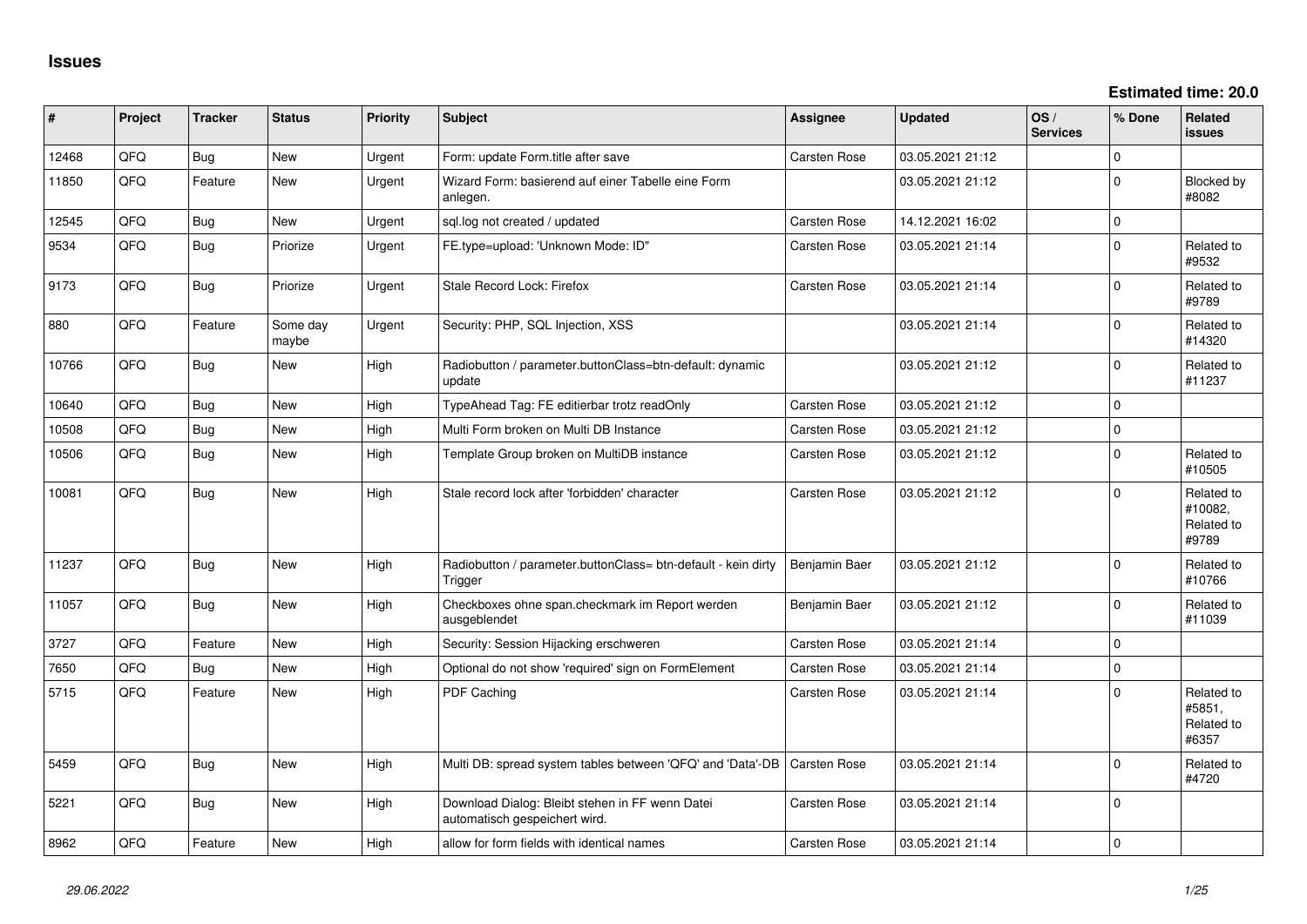| #     | Project | <b>Tracker</b> | <b>Status</b> | <b>Priority</b> | <b>Subject</b>                                                                                                                        | <b>Assignee</b>     | <b>Updated</b>   | OS/<br><b>Services</b> | % Done         | Related<br><b>issues</b>                      |
|-------|---------|----------------|---------------|-----------------|---------------------------------------------------------------------------------------------------------------------------------------|---------------------|------------------|------------------------|----------------|-----------------------------------------------|
| 8668  | QFQ     | <b>Bug</b>     | <b>New</b>    | High            | Pill disabled: dyamic mode 'hidden' not respected - FE is still<br>required                                                           | <b>Carsten Rose</b> | 03.05.2021 21:14 |                        | 0              |                                               |
| 8431  | QFQ     | Bug            | New           | High            | autocron.php with wrong path                                                                                                          | Carsten Rose        | 03.05.2021 21:14 |                        | $\overline{0}$ |                                               |
| 8083  | QFQ     | <b>Bug</b>     | <b>New</b>    | High            | FormEditor: primary table list does not respect<br>'indexDb={{indexData:Y}}'                                                          | Carsten Rose        | 03.05.2021 21:14 |                        | $\overline{0}$ | Has<br>duplicate<br>#6678                     |
| 7899  | QFQ     | Bug            | <b>New</b>    | High            | Fe.type=password / retype / required: always complain about<br>missing value                                                          | <b>Carsten Rose</b> | 03.05.2021 21:14 |                        | $\overline{0}$ |                                               |
| 7850  | QFQ     | Feature        | <b>New</b>    | High            | Upload records: non 'pathFileName' column                                                                                             | Carsten Rose        | 03.05.2021 21:14 |                        | $\overline{0}$ |                                               |
| 11893 | QFQ     | Feature        | New           | High            | Broken SIP: a) only report one time, b) only report in main<br>column                                                                 | Carsten Rose        | 12.05.2021 12:13 |                        | $\overline{0}$ | Related to<br>#12532,<br>Related to<br>#14187 |
| 9531  | QFQ     | Bug            | <b>New</b>    | High            | FE File: Dynamic Update / modeSql / required detected even<br>it not set                                                              | <b>Carsten Rose</b> | 11.06.2021 20:32 |                        | 0              | Related to<br>#12398                          |
| 9347  | QFQ     | Bug            | <b>New</b>    | High            | FE.type=upload with dynamic show/hidden: required not<br>detected                                                                     | Carsten Rose        | 12.06.2021 10:40 |                        | $\mathbf 0$    | Related to<br>#5305,<br>Related to<br>#12398  |
| 12186 | QFQ     | Feature        | <b>New</b>    | High            | TinyMCE Config für Objekte                                                                                                            | Carsten Rose        | 07.12.2021 17:19 |                        | 0              | <b>Blocks</b><br>#12632                       |
| 10114 | QFQ     | Feature        | <b>New</b>    | High            | Symbol (Link): 'G:' (Glyphicon) replaced by 'i:' (icon)                                                                               |                     | 07.12.2021 17:19 |                        | $\overline{0}$ | Related to<br>#3797,<br>Related to<br>#4194   |
| 12974 | QFQ     | <b>Bug</b>     | <b>New</b>    | High            | Sanitize Queries in Action-Elements                                                                                                   | Carsten Rose        | 07.12.2021 17:19 |                        | 0              |                                               |
| 12670 | QFQ     | Bug            | <b>New</b>    | High            | Dropdown-Menu classes können nicht mehr angegeben<br>werden                                                                           | Carsten Rose        | 07.12.2021 17:19 |                        | $\overline{0}$ |                                               |
| 12532 | QFQ     | Feature        | New           | High            | SIP-Parameter bei Seitenaufruf in Browser-Console anzeigen   Carsten Rose                                                             |                     | 07.12.2021 17:19 |                        | $\Omega$       | Related to<br>#11893,<br>Related to<br>#14187 |
| 12513 | QFQ     | <b>Bug</b>     | <b>New</b>    | High            | Implement server side check of maxlength                                                                                              | Carsten Rose        | 07.12.2021 17:19 |                        | $\overline{0}$ |                                               |
| 12702 | QFQ     | Bug            | <b>New</b>    | High            | templateGroup: broken in multiDb Setup                                                                                                | Carsten Rose        | 14.12.2021 16:02 |                        | $\overline{0}$ |                                               |
| 12544 | QFQ     | Feature        | <b>New</b>    | High            | a) ' AS _link' new also as ' AS _format', b) sortierung via<br>'display: none;', c) ' format' benoeitgt nicht zwingend<br>u/U/p/m/z/d | Carsten Rose        | 14.12.2021 16:03 |                        | $\overline{0}$ |                                               |
| 13757 | QFQ     | Feature        | <b>New</b>    | High            | QR / Bar-Code Plugin                                                                                                                  | Enis Nuredini       | 19.03.2022 17:43 |                        | 0              |                                               |
| 8891  | QFQ     | Bug            | New           | High            | formSubmitLog: do not log passwords                                                                                                   | Enis Nuredini       | 25.03.2022 09:06 |                        | $\overline{0}$ |                                               |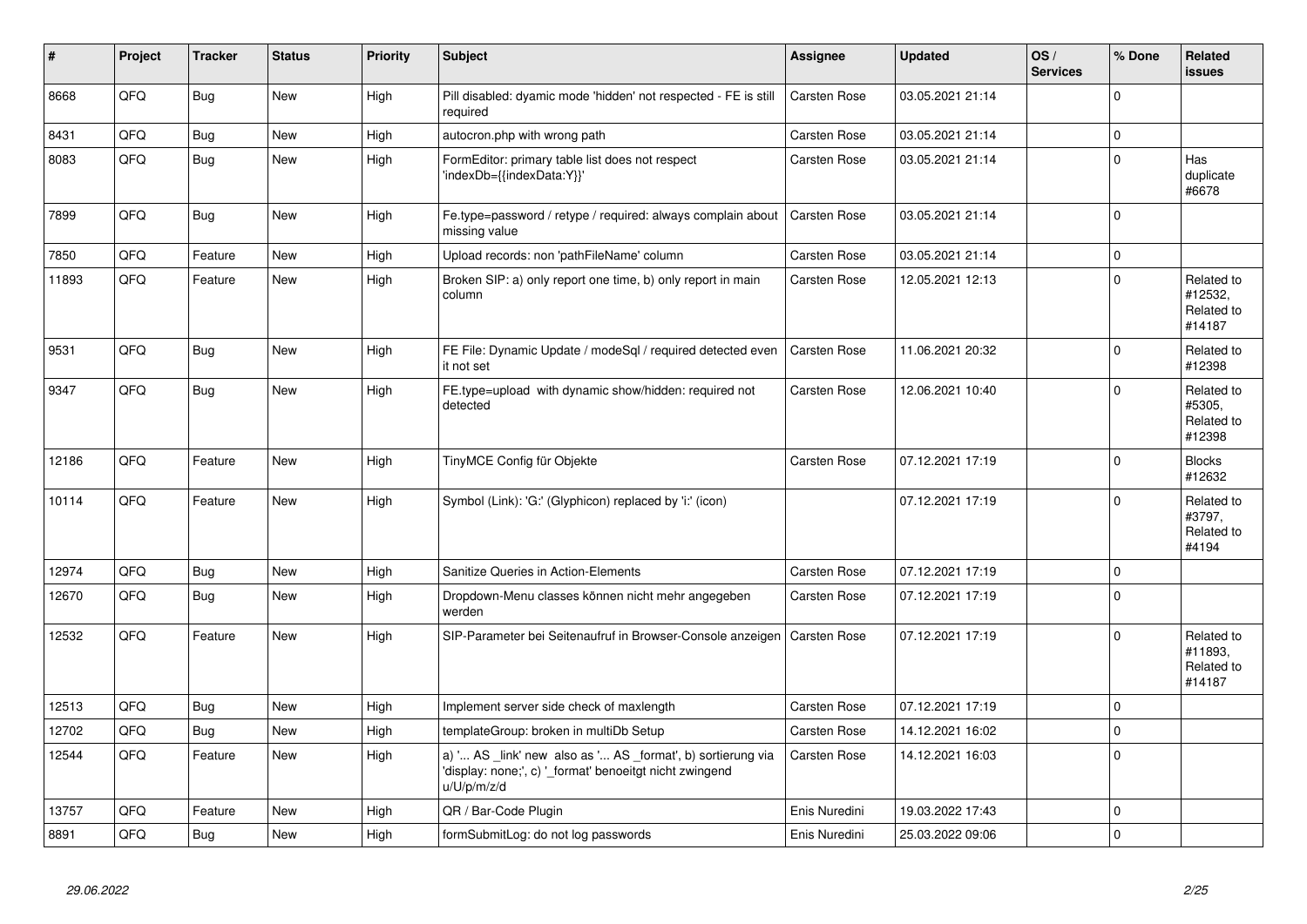| #     | Project | <b>Tracker</b> | <b>Status</b>     | <b>Priority</b> | <b>Subject</b>                                                                          | Assignee            | <b>Updated</b>   | OS/<br><b>Services</b> | % Done      | Related<br>issues                                                      |
|-------|---------|----------------|-------------------|-----------------|-----------------------------------------------------------------------------------------|---------------------|------------------|------------------------|-------------|------------------------------------------------------------------------|
| 14187 | QFQ     | Feature        | <b>New</b>        | High            | qfq.log: show current URL                                                               | Carsten Rose        | 28.05.2022 11:02 |                        | $\Omega$    | Related to<br>#13933,<br>Related to<br>#12532,<br>Related to<br>#11893 |
| 12066 | QFQ     | Bug            | <b>New</b>        | High            | enterAsSubmit: Forward wird nicht ausgeführt                                            | Enis Nuredini       | 29.05.2022 09:23 |                        | $\mathbf 0$ |                                                                        |
| 13716 | QFQ     | <b>Bug</b>     | <b>New</b>        | High            | Firefox ask to store username/password                                                  | Enis Nuredini       | 30.05.2022 09:31 |                        | $\mathbf 0$ | Related to<br>#13827                                                   |
| 9121  | QFQ     | Bug            | Priorize          | High            | sip links have r and __dbIndexData set                                                  | <b>Carsten Rose</b> | 12.06.2021 10:41 |                        | $\mathbf 0$ |                                                                        |
| 8204  | QFQ     | Feature        | Priorize          | High            | Position 'required mark'                                                                | Carsten Rose        | 16.06.2021 13:44 |                        | $\mathbf 0$ |                                                                        |
| 8082  | QFQ     | Feature        | Priorize          | High            | Contact form without saving record                                                      | Carsten Rose        | 07.12.2021 15:20 |                        | $\Omega$    | Related to<br>#8587,<br><b>Blocks</b><br>#11850                        |
| 6116  | QFQ     | Bug            | Priorize          | High            | value of checkbox not saved                                                             | <b>Carsten Rose</b> | 07.12.2021 17:19 |                        | $\mathbf 0$ |                                                                        |
| 12463 | QFQ     | Bug            | ToDo              | High            | QFQ Function: 'function' and 'sql' on same level - output of<br>sal is shown two times. | <b>Carsten Rose</b> | 15.12.2021 16:31 |                        | $\mathbf 0$ |                                                                        |
| 12395 | QFQ     | Bug            | ToDo              | High            | QFQ Function: Result two times shown                                                    | <b>Carsten Rose</b> | 18.02.2022 08:59 |                        | $\mathbf 0$ |                                                                        |
| 7602  | QFQ     | Feature        | ToDo              | High            | Multi Select: with checkboxes                                                           | Benjamin Baer       | 22.03.2022 09:07 |                        | $\mathbf 0$ |                                                                        |
| 9517  | QFQ     | Feature        | In Progress       | High            | Input multiple tags with typeahead                                                      | Carsten Rose        | 03.05.2021 21:14 |                        | 40          | Related to<br>#10150                                                   |
| 9789  | QFQ     | <b>Bug</b>     | In Progress       | High            | Record Lock: release to early on 'leave page'                                           | Carsten Rose        | 10.01.2022 09:25 |                        | 100         | Related to<br>#10081,<br>Related to<br>#9173.<br>Related to<br>#8702   |
| 12508 | QFQ     | Bug            | In Progress       | High            | qfq Form: sendMail                                                                      | Karin Niffeler      | 19.03.2022 17:48 |                        | $\mathbf 0$ |                                                                        |
| 9548  | QFQ     | Feature        | Feedback          | High            | FormElement: Pattern mismatch - optional report only on<br>focus lost                   | Benjamin Baer       | 03.05.2021 21:14 |                        | $\Omega$    |                                                                        |
| 11630 | QFQ     | Bug            | Feedback          | High            | Bitte check ob CALL() in 20.11.0 noch so funktioniert wie in<br>20.4.1                  | Enis Nuredini       | 28.05.2022 13:45 |                        | $\Omega$    | Related to<br>#11325                                                   |
| 9052  | QFQ     | Feature        | Feedback          | High            | Report: CodeMirror with SQL Syntax Highlight in FE                                      | Enis Nuredini       | 08.06.2022 10:25 |                        | $\mathbf 0$ |                                                                        |
| 3848  | QFQ     | Feature        | Some day<br>maybe | High            | Antivirus check fuer Upload files in qfq?                                               | Carsten Rose        | 03.05.2021 21:14 |                        | $\Omega$    | Related to<br>#4131                                                    |
| 3570  | QFQ     | <b>Bug</b>     | Some day<br>maybe | High            | Formular mit prmitnew permitEdit=Always wird nicht<br>aufgerufen (ist leer)             | Carsten Rose        | 03.05.2021 21:14 |                        | $\mathbf 0$ |                                                                        |
| 3109  | QFQ     | <b>Bug</b>     | Some day<br>maybe | High            | RealUrl: Links werden nicht korrekt gerendert                                           | Carsten Rose        | 03.05.2021 21:14 |                        | $\mathbf 0$ |                                                                        |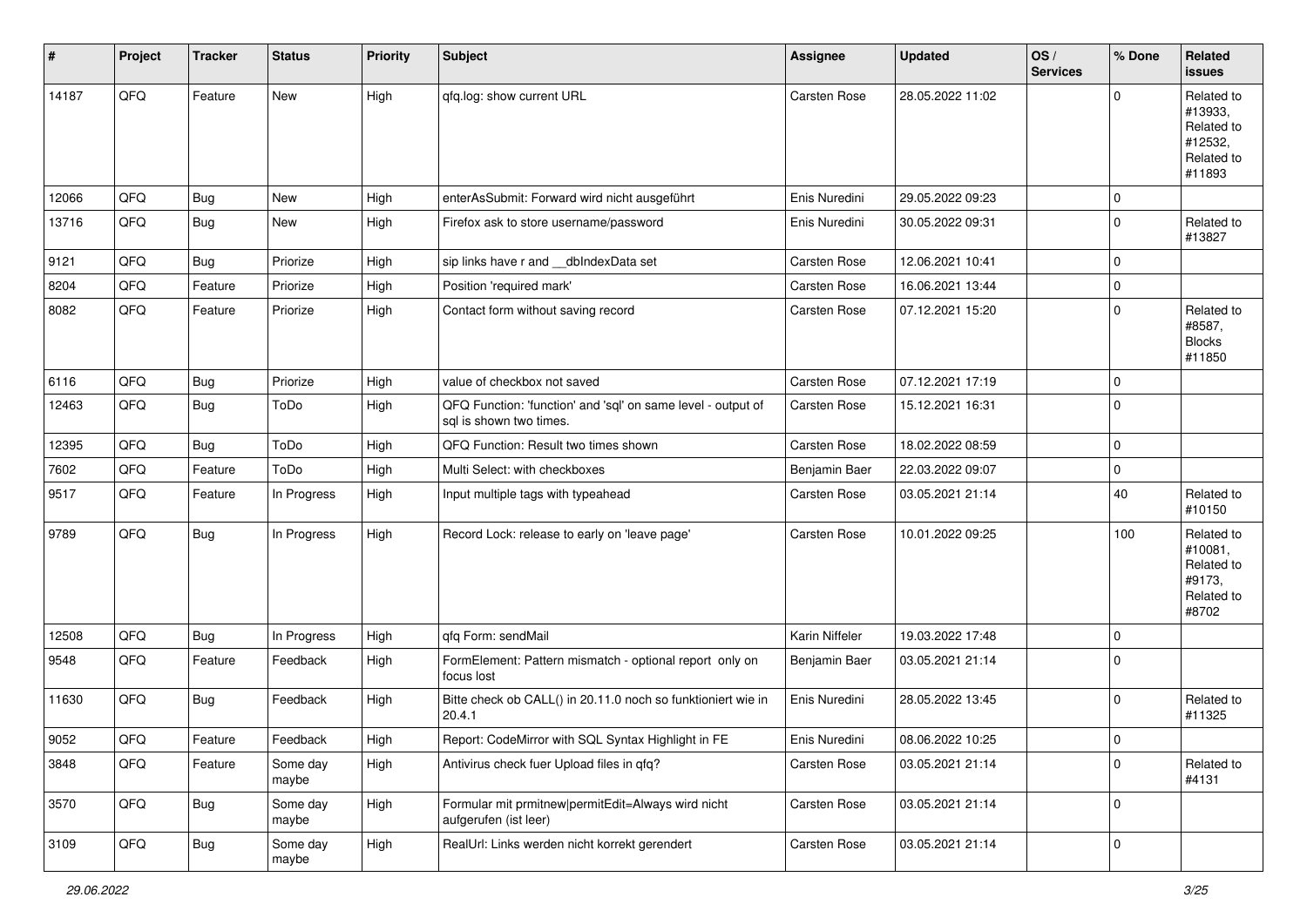| ∦     | Project | <b>Tracker</b> | <b>Status</b>     | <b>Priority</b> | <b>Subject</b>                                                                                                                        | <b>Assignee</b> | <b>Updated</b>   | OS/<br><b>Services</b> | % Done   | Related<br>issues                           |
|-------|---------|----------------|-------------------|-----------------|---------------------------------------------------------------------------------------------------------------------------------------|-----------------|------------------|------------------------|----------|---------------------------------------------|
| 3061  | QFQ     | Bug            | Some day<br>maybe | High            | winstitute: mysql connection durcheinander - nmhp17<br>(ag7)/QFQ arbeitet mit DB/Tabellen von biostat.                                | Carsten Rose    | 03.05.2021 21:14 |                        | $\Omega$ |                                             |
| 4279  | QFQ     | Bug            | Some day<br>maybe | High            | config.linkVars lost                                                                                                                  | Carsten Rose    | 03.05.2021 21:14 |                        | $\Omega$ |                                             |
| 4258  | QFQ     | Feature        | Some day<br>maybe | High            | System Defaults: Forms                                                                                                                | Carsten Rose    | 03.05.2021 21:14 |                        | $\Omega$ |                                             |
| 3990  | QFQ     | Feature        | Some day<br>maybe | High            | custom class definition: add space automatically                                                                                      | Carsten Rose    | 03.05.2021 21:14 |                        | $\Omega$ |                                             |
| 3967  | QFQ     | Feature        | Some day<br>maybe | High            | Report: Checkbox, Radio, Dropdown, Input welches ohne<br>Submit funktioniert - 'Inline-Form'                                          | Carsten Rose    | 03.05.2021 21:14 |                        | $\Omega$ |                                             |
| 4023  | QFQ     | Feature        | <b>New</b>        | Normal          | prepared statements - FE action: salveld, sqllnsert,<br>sqlUpdate, sqlDelete, sqlBefore, sqlAfter                                     | Carsten Rose    | 11.12.2019 16:15 |                        | $\Omega$ |                                             |
| 2361  | QFQ     | Feature        | <b>New</b>        | Normal          | Logging wer/wann/wo welches Formular aufgerufen hat                                                                                   | Carsten Rose    | 11.12.2019 16:15 |                        | $\Omega$ | Related to<br>#4432,<br>Related to<br>#7480 |
| 7480  | QFQ     | Feature        | <b>New</b>        | Normal          | Record History (Undo / Redo)                                                                                                          | Carsten Rose    | 11.12.2019 16:16 |                        | $\Omega$ | Related to<br>#2361                         |
| 6602  | QFQ     | Feature        | <b>New</b>        | Normal          | Formlet: in Report auf Mausklick ein mini-form oeffnen                                                                                | Carsten Rose    | 11.12.2019 16:16 |                        | $\Omega$ |                                             |
| 4756  | QFQ     | Bug            | <b>New</b>        | Normal          | Form dirty even nothing changes                                                                                                       | Carsten Rose    | 11.12.2019 16:16 |                        | $\Omega$ |                                             |
| 8702  | QFQ     | Feature        | <b>New</b>        | Normal          | Load Record which is locked: missing user info                                                                                        | Carsten Rose    | 11.12.2019 16:16 |                        | $\Omega$ | Related to<br>#9789                         |
| 9777  | QFQ     | Feature        | <b>New</b>        | Normal          | Logging QFQ Variables                                                                                                                 | Carsten Rose    | 16.12.2019 17:17 |                        | $\Omega$ |                                             |
| 9853  | QFQ     | Feature        | <b>New</b>        | Normal          | Check das SQL / QFQ / Mail Logfile geschrieben wird                                                                                   |                 | 09.01.2020 11:15 |                        | $\Omega$ |                                             |
| 9927  | QFQ     | Feature        | <b>New</b>        | Normal          | QFQ Update: a) Update nur machen wenn BE User<br>eingeloggt ist., b) Bei Fehler genaue Meldung welcher<br>Updateschritt Probleme hat. | Carsten Rose    | 22.01.2020 12:59 |                        | $\Omega$ |                                             |
| 7660  | QFQ     | Feature        | <b>New</b>        | Normal          | IMAP: import mails to DB, move / delete mails                                                                                         | Carsten Rose    | 01.02.2020 09:52 |                        | $\Omega$ |                                             |
| 5782  | QFQ     | Feature        | <b>New</b>        | Normal          | <b>NextCloud API</b>                                                                                                                  | Carsten Rose    | 01.02.2020 10:02 |                        | $\Omega$ |                                             |
| 7920  | QFQ     | Feature        | <b>New</b>        | Normal          | FE: Syntax Highlight, Zeinlenumbruch                                                                                                  | Carsten Rose    | 01.02.2020 10:03 |                        | $\Omega$ |                                             |
| 9983  | QFQ     | Feature        | <b>New</b>        | Normal          | Report Notation: new keyword 'range'                                                                                                  | Carsten Rose    | 01.02.2020 15:55 |                        | $\Omega$ |                                             |
| 9855  | QFQ     | Bug            | <b>New</b>        | Normal          | <b>Required Check</b>                                                                                                                 |                 | 01.02.2020 15:56 |                        | 0        |                                             |
| 9773  | QFQ     | Bug            | <b>New</b>        | Normal          | form.parameter.formModeGlobal=requiredOff                                                                                             | Carsten Rose    | 01.02.2020 15:56 |                        | $\Omega$ |                                             |
| 10014 | QFQ     | Feature        | <b>New</b>        | Normal          | Manual.rst: describe behaviour and process order of<br>fillStoreVar, slaveld, sqlBefore,                                              | Carsten Rose    | 01.02.2020 22:31 |                        | $\Omega$ |                                             |
| 3547  | QFQ     | Bug            | <b>New</b>        | Normal          | FE of type 'note' causes writing of empty fields.                                                                                     | Carsten Rose    | 01.02.2020 23:21 |                        | $\Omega$ |                                             |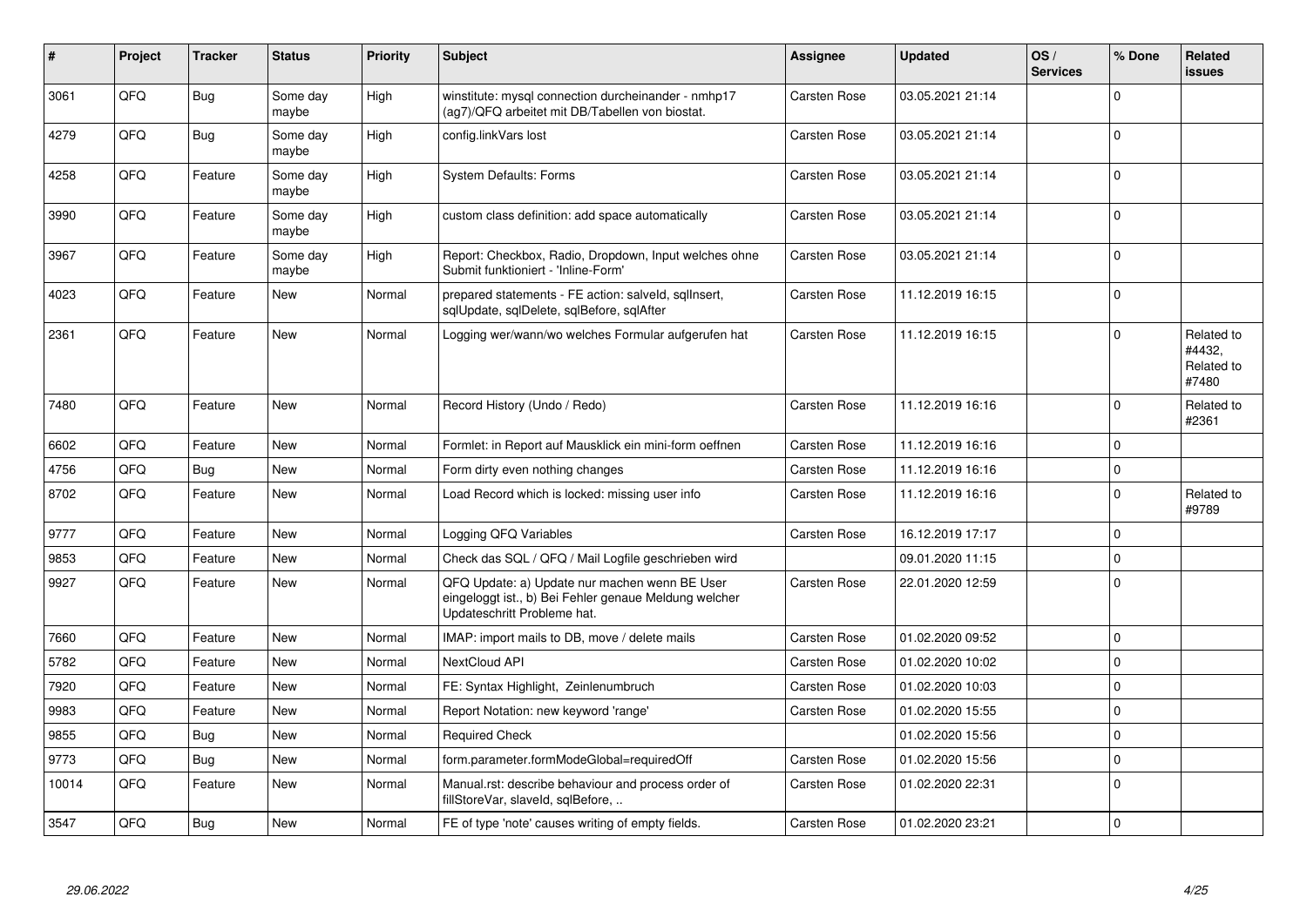| ∦    | Project        | <b>Tracker</b> | <b>Status</b> | <b>Priority</b> | <b>Subject</b>                                                                                                             | <b>Assignee</b>     | <b>Updated</b>   | OS/<br><b>Services</b> | % Done       | <b>Related</b><br><b>issues</b>             |
|------|----------------|----------------|---------------|-----------------|----------------------------------------------------------------------------------------------------------------------------|---------------------|------------------|------------------------|--------------|---------------------------------------------|
| 3504 | QFQ            | Feature        | <b>New</b>    | Normal          | Logging: welche Action FEs werden wann wie ausgefuehrt                                                                     | <b>Carsten Rose</b> | 01.02.2020 23:21 |                        | $\Omega$     | Related to<br>#5458.<br>Related to<br>#4092 |
| 5576 | QFQ            | <b>Bug</b>     | <b>New</b>    | Normal          | Using MySQL 'DROP' requires privilege - wich is not really<br>necessary.                                                   | Carsten Rose        | 01.02.2020 23:21 |                        | $\mathbf{0}$ |                                             |
| 5131 | QFQ            | Feature        | <b>New</b>    | Normal          | Activate Spin Gear ('wait/busy' indicator) via LINK attribute                                                              | <b>Carsten Rose</b> | 01.02.2020 23:21 |                        | $\mathbf 0$  |                                             |
| 4250 | QFQ            | Feature        | New           | Normal          | AutoCron in QFQ via PHP                                                                                                    | Carsten Rose        | 01.02.2020 23:21 |                        | $\mathbf 0$  | Related to<br>#3292,<br>Related to<br>#3291 |
| 6483 | QFQ            | <b>Bug</b>     | <b>New</b>    | Normal          | R Store funktioniert nicht bei 'Report Notation' im FE                                                                     | Carsten Rose        | 01.02.2020 23:21 |                        | $\mathbf 0$  |                                             |
| 6462 | QFQ            | Bug            | <b>New</b>    | Normal          | File Upload: Nutzlose Fehlermeldung wenn Datei zu gross                                                                    | Carsten Rose        | 01.02.2020 23:21 |                        | $\mathbf 0$  | Related to<br>#6139                         |
| 6437 | QFQ            | Feature        | New           | Normal          | Neuer Mode Button bei FormElementen                                                                                        | Carsten Rose        | 01.02.2020 23:21 |                        | $\mathbf 0$  | Related to<br>#9668.<br>Blocked by<br>#9678 |
| 6292 | QFQ            | Feature        | <b>New</b>    | Normal          | Download: File speichern mit Hash aber original Filename in<br>der Datenbank vermerken fuer Downloads                      | Carsten Rose        | 01.02.2020 23:21 |                        | $\mathbf 0$  |                                             |
| 6289 | QFQ            | Feature        | <b>New</b>    | Normal          | Form: Log                                                                                                                  | Carsten Rose        | 01.02.2020 23:21 |                        | $\mathbf 0$  |                                             |
| 6765 | QFQ            | Feature        | New           | Normal          | Moeglichkeit via QFQ eigene Logs zu schreiben                                                                              | Carsten Rose        | 01.02.2020 23:21 |                        | $\mathbf 0$  |                                             |
| 6677 | QFQ            | Bug            | <b>New</b>    | Normal          | Error message FE Action Element: no/wrong FE reference<br>who cause the problem.                                           | Carsten Rose        | 01.02.2020 23:21 |                        | $\mathbf 0$  |                                             |
| 6609 | QFQ            | Feature        | New           | Normal          | Formlet: JSON API erweitern                                                                                                | Carsten Rose        | 01.02.2020 23:21 |                        | 50           |                                             |
| 6594 | QFQ            | Feature        | <b>New</b>    | Normal          | Excel: on download, check if there is a valid sip                                                                          | Carsten Rose        | 01.02.2020 23:21 |                        | $\mathbf 0$  |                                             |
| 7119 | QFQ            | Feature        | New           | Normal          | Upload: scaleDownWidth, scaleDownHeight                                                                                    | Carsten Rose        | 01.02.2020 23:21 |                        | $\mathbf 0$  |                                             |
| 7102 | QFQ            | Feature        | New           | Normal          | Comment sign in report: '#' and '--'                                                                                       | Carsten Rose        | 01.02.2020 23:21 |                        | $\mathbf 0$  |                                             |
| 7099 | QFQ            | Feature        | New           | Normal          | Redesign FormEditor                                                                                                        | Carsten Rose        | 01.02.2020 23:21 |                        | $\mathbf 0$  |                                             |
| 7014 | QFQ            | <b>Bug</b>     | New           | Normal          | Sending invalid emails succeeds when<br>debug.redirectAllMailTo is set                                                     | Carsten Rose        | 01.02.2020 23:21 |                        | $\mathbf 0$  |                                             |
| 6912 | QFQ            | Bug            | <b>New</b>    | Normal          | error Message Var 'deadline' already set in SIP - in Form<br>with FE.value={{deadline:R:::{{deadlinePeriod:Y}}}}           | Carsten Rose        | 01.02.2020 23:21 |                        | $\mathbf 0$  |                                             |
| 6855 | QFQ            | Feature        | <b>New</b>    | Normal          | With {{feUser:U}}!={{feUser:T}}: Save / Delete: only possible<br>with {{feUserSave:U}}='yes' and '{{feUserDelete:U}}='yes' | <b>Carsten Rose</b> | 01.02.2020 23:21 |                        | $\mathbf 0$  |                                             |
| 7481 | QFQ            | Feature        | New           | Normal          | Detect 'BaseUrl' automatically                                                                                             | Carsten Rose        | 01.02.2020 23:21 |                        | $\mathbf 0$  |                                             |
| 7342 | QFQ            | Feature        | New           | Normal          | add content = hide_this                                                                                                    | Carsten Rose        | 01.02.2020 23:21 |                        | 0            |                                             |
| 7280 | $\mathsf{QFQ}$ | Feature        | New           | Normal          | recently used table                                                                                                        | Carsten Rose        | 01.02.2020 23:21 |                        | $\pmb{0}$    |                                             |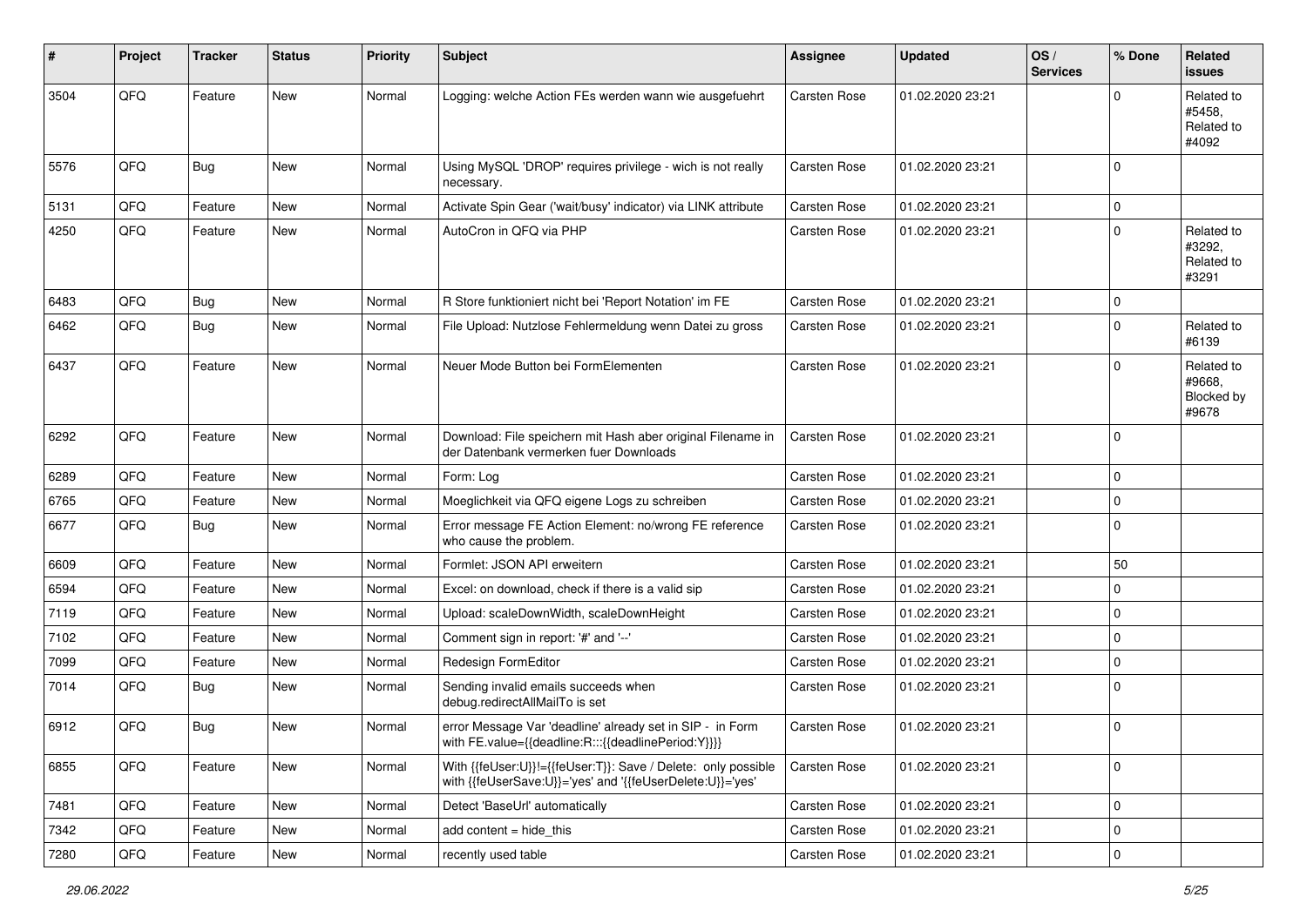| #    | Project | <b>Tracker</b> | <b>Status</b> | <b>Priority</b> | Subject                                                                                                | Assignee            | <b>Updated</b>   | OS/<br><b>Services</b> | % Done      | Related<br>issues         |
|------|---------|----------------|---------------|-----------------|--------------------------------------------------------------------------------------------------------|---------------------|------------------|------------------------|-------------|---------------------------|
| 7261 | QFQ     | Bug            | <b>New</b>    | Normal          | Report pathFilename for user without path, only the filename                                           | <b>Carsten Rose</b> | 01.02.2020 23:21 |                        | $\mathbf 0$ |                           |
| 7239 | QFQ     | Feature        | New           | Normal          | TinyMCE: html tag whitelist                                                                            | Carsten Rose        | 01.02.2020 23:21 |                        | $\mathbf 0$ | Related to<br>#14320      |
| 7219 | QFQ     | Bug            | New           | Normal          | typeSheadSql / typeAheadSqlPrefetch: change to curly<br>braces                                         | Carsten Rose        | 01.02.2020 23:21 |                        | $\mathbf 0$ |                           |
| 7175 | QFQ     | Feature        | <b>New</b>    | Normal          | Upload: md5 hash as filename                                                                           | Carsten Rose        | 01.02.2020 23:21 |                        | $\pmb{0}$   |                           |
| 9602 | QFQ     | Feature        | New           | Normal          | Form definition as JSON                                                                                | Carsten Rose        | 01.02.2020 23:21 |                        | $\mathbf 0$ | Related to<br>#9600       |
| 7683 | QFQ     | Feature        | New           | Normal          | Special column names in '{{ SELECT  AS _link }}' should be   Carsten Rose<br>detected                  |                     | 01.02.2020 23:21 |                        | $\mathbf 0$ |                           |
| 7681 | QFQ     | Feature        | <b>New</b>    | Normal          | Optional switch off 'check for modified record'                                                        | Carsten Rose        | 01.02.2020 23:21 |                        | $\mathbf 0$ |                           |
| 7574 | QFQ     | Bug            | <b>New</b>    | Normal          | Substitute error: form element not reported / dont parse<br>Form.note                                  | Carsten Rose        | 01.02.2020 23:21 |                        | $\mathbf 0$ |                           |
| 7521 | QFQ     | Feature        | <b>New</b>    | Normal          | TemplateGroup: fe.type=upload                                                                          | Carsten Rose        | 01.02.2020 23:21 |                        | $\mathbf 0$ | Related to<br>#9706       |
| 4082 | QFQ     | Feature        | <b>New</b>    | Normal          | Dynamic Update: modeSql - useful default                                                               | Carsten Rose        | 01.02.2020 23:22 |                        | $\mathbf 0$ |                           |
| 7512 | QFQ     | Bug            | <b>New</b>    | Normal          | FE: inputType=number >> 'pattern' is not respected                                                     | Carsten Rose        | 01.02.2020 23:22 |                        | $\mathbf 0$ |                           |
| 7109 | QFQ     | Feature        | <b>New</b>    | Normal          | Dynamic Updates: row/element hide                                                                      | Carsten Rose        | 01.02.2020 23:22 |                        | $\mathbf 0$ | Has<br>duplicate<br>#4081 |
| 7002 | QFQ     | Bug            | <b>New</b>    | Normal          | Dynamic Update: row does not disappear / appear                                                        | Carsten Rose        | 01.02.2020 23:22 |                        | $\mathbf 0$ |                           |
| 7812 | QFQ     | Feature        | <b>New</b>    | Normal          | FE 'Subrecord' - new option 'subrecordShowFilter',<br>'subrecordPaging'                                | Carsten Rose        | 01.02.2020 23:22 |                        | $\mathbf 0$ |                           |
| 7795 | QFQ     | Bug            | <b>New</b>    | Normal          | Readonly Form: Typeahead-Felder                                                                        | Carsten Rose        | 01.02.2020 23:22 |                        | $\mathbf 0$ |                           |
| 7685 | QFQ     | Bug            | <b>New</b>    | Normal          | Open FormElement from QFQ error message and save<br>modified record: error about missing {{formId:F}}  | Carsten Rose        | 01.02.2020 23:22 |                        | $\mathbf 0$ |                           |
| 7547 | QFQ     | Bug            | <b>New</b>    | Normal          | Error Message in afterSave: wrong parameter column<br>reported                                         | Carsten Rose        | 01.02.2020 23:22 |                        | $\mathbf 0$ |                           |
| 7524 | QFQ     | Bug            | <b>New</b>    | Normal          | QFQ throws a 'General Error' if 'fileadmin/protected/log/' is<br>not writeable                         | Carsten Rose        | 01.02.2020 23:22 |                        | $\mathbf 0$ |                           |
| 7520 | QFQ     | Feature        | <b>New</b>    | Normal          | QR Code:  AS _qr ( AS _link)                                                                           | Carsten Rose        | 01.02.2020 23:22 |                        | $\mathbf 0$ |                           |
| 7519 | QFQ     | Feature        | New           | Normal          | Select: Multi                                                                                          | Carsten Rose        | 01.02.2020 23:22 |                        | 0           |                           |
| 7513 | QFQ     | Bug            | New           | Normal          | Radios not correct aligned                                                                             | Carsten Rose        | 01.02.2020 23:22 |                        | $\mathbf 0$ |                           |
| 8806 | QFQ     | Feature        | New           | Normal          | SQL Function nl2br                                                                                     | Carsten Rose        | 01.02.2020 23:22 |                        | $\mathbf 0$ |                           |
| 8719 | QFO     | Feature        | New           | Normal          | extraButtonLock: add support for 0/1                                                                   | Carsten Rose        | 01.02.2020 23:22 |                        | $\mathbf 0$ |                           |
| 8336 | QFQ     | Feature        | New           | Normal          | Form > modified > Close New: a) Optional disable popup, b)<br>custom text, c) mode on save: close stay | Carsten Rose        | 01.02.2020 23:22 |                        | $\mathbf 0$ | Related to<br>#8335       |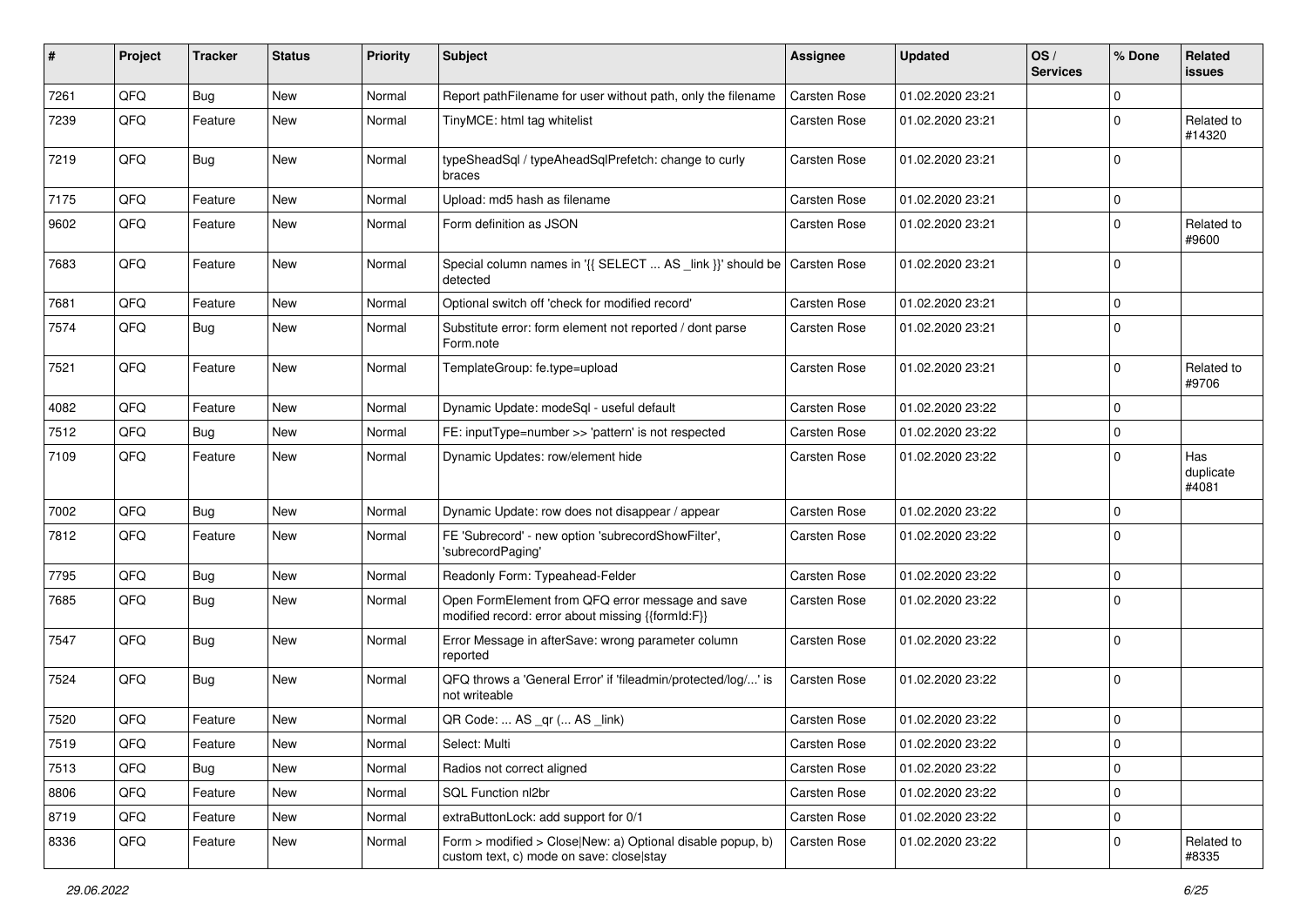| #     | Project | <b>Tracker</b> | <b>Status</b> | <b>Priority</b> | Subject                                                                        | <b>Assignee</b>     | <b>Updated</b>   | OS/<br><b>Services</b> | % Done      | Related<br>issues                                                    |
|-------|---------|----------------|---------------|-----------------|--------------------------------------------------------------------------------|---------------------|------------------|------------------------|-------------|----------------------------------------------------------------------|
| 8089  | QFQ     | Feature        | <b>New</b>    | Normal          | Copy/Paste for FormElements                                                    | Carsten Rose        | 01.02.2020 23:22 |                        | $\mathbf 0$ |                                                                      |
| 8049  | QFQ     | Bug            | <b>New</b>    | Normal          | FE.type=note, column 'value': text moves some pixel to top<br>after save       | Carsten Rose        | 01.02.2020 23:22 |                        | $\mathbf 0$ |                                                                      |
| 7924  | QFQ     | Feature        | <b>New</b>    | Normal          | Radio/Checkbox with Tooltip                                                    | Carsten Rose        | 01.02.2020 23:22 |                        | $\mathbf 0$ |                                                                      |
| 9129  | QFQ     | Feature        | New           | Normal          | sqlValidate: Message as notification, not as error                             | Carsten Rose        | 01.02.2020 23:22 |                        | $\mathbf 0$ | Related to<br>#9128                                                  |
| 9128  | QFQ     | Feature        | New           | Normal          | Error Message: not replaced variables- a) replace back to '{',<br>b) underline | Carsten Rose        | 01.02.2020 23:22 |                        | $\mathbf 0$ | Related to<br>#9129                                                  |
| 9127  | QFQ     | Bug            | <b>New</b>    | Normal          | Error Message: change 'roll over' color - text not readable                    | Carsten Rose        | 01.02.2020 23:22 |                        | $\mathbf 0$ |                                                                      |
| 9077  | QFQ     | Bug            | <b>New</b>    | Normal          | typeAheadSql: report broken SQL                                                | <b>Carsten Rose</b> | 01.02.2020 23:22 |                        | $\mathbf 0$ |                                                                      |
| 8975  | QFQ     | Feature        | <b>New</b>    | Normal          | Report Notation: 2.0                                                           | Carsten Rose        | 01.02.2020 23:22 |                        | $\mathbf 0$ | Related to<br>#8963                                                  |
| 9317  | QFQ     | Bug            | New           | Normal          | FE.type=note: with dynamic show/hidden an empty label<br>causes trouble        | Carsten Rose        | 01.02.2020 23:22 |                        | $\mathbf 0$ |                                                                      |
| 9275  | QFQ     | Bug            | New           | Normal          | autcron: t3 page, which takes to long to respond, is not<br>reported properly  | Carsten Rose        | 01.02.2020 23:22 |                        | 100         |                                                                      |
| 9208  | QFQ     | Feature        | <b>New</b>    | Normal          | Manage 'recent' records                                                        | Carsten Rose        | 01.02.2020 23:22 |                        | $\mathbf 0$ |                                                                      |
| 9177  | QFQ     | Bug            | <b>New</b>    | Normal          | Bug? QFQ tries to save an action FE, which has real existing<br>column name    | Carsten Rose        | 01.02.2020 23:22 |                        | $\mathbf 0$ |                                                                      |
| 9136  | QFQ     | Feature        | <b>New</b>    | Normal          | Create ZIP files with dynamic PDFs                                             | <b>Carsten Rose</b> | 01.02.2020 23:22 |                        | $\mathbf 0$ |                                                                      |
| 9537  | QFQ     | Feature        | <b>New</b>    | Normal          | FormEditor: Edit fieldset in FrontEnd                                          | <b>Carsten Rose</b> | 01.02.2020 23:22 |                        | $\mathbf 0$ |                                                                      |
| 9533  | QFQ     | Bug            | New           | Normal          | FE.type=upload: Check in 'beforeSave' if upload is given                       | Carsten Rose        | 01.02.2020 23:22 |                        | $\mathbf 0$ | Related to<br>#11523                                                 |
| 9352  | QFQ     | Feature        | <b>New</b>    | Normal          | FE 'Native' fire slaveld, sqlAfter, sqlIns                                     | Carsten Rose        | 01.02.2020 23:22 |                        | $\mathbf 0$ |                                                                      |
| 9811  | QFQ     | Feature        | <b>New</b>    | Normal          | Report: tag every n'th row                                                     | <b>Carsten Rose</b> | 01.02.2020 23:22 |                        | $\mathbf 0$ |                                                                      |
| 9783  | QFQ     | <b>Bug</b>     | New           | Normal          | Email with special characters                                                  | <b>Carsten Rose</b> | 01.02.2020 23:22 |                        | $\mathbf 0$ |                                                                      |
| 9781  | QFQ     | Feature        | <b>New</b>    | Normal          | Button: CSS class to make buttons smaller                                      | <b>Carsten Rose</b> | 01.02.2020 23:22 |                        | $\mathbf 0$ |                                                                      |
| 9707  | QFQ     | Feature        | New           | Normal          | SIP security: encode pageld and check pageld on decode                         | Carsten Rose        | 01.02.2020 23:22 |                        | $\mathbf 0$ |                                                                      |
| 9706  | QFQ     | Feature        | New           | Normal          | Multi File Upload (hidden template group)                                      | Carsten Rose        | 01.02.2020 23:22 |                        | $\Omega$    | Related to<br>#7521,<br>Related to<br>#5562,<br>Related to<br>#13330 |
| 10115 | QFQ     | Feature        | New           | Normal          | TypeAhead: static list                                                         | Carsten Rose        | 26.02.2020 16:42 |                        | 100         |                                                                      |
| 10324 | QFQ     | Bug            | New           | Normal          | Excel Export mit Template funktioniert nur, wenn Template<br>vor uid kommt     |                     | 30.03.2020 11:20 |                        | $\mathbf 0$ | Related to<br>#10257                                                 |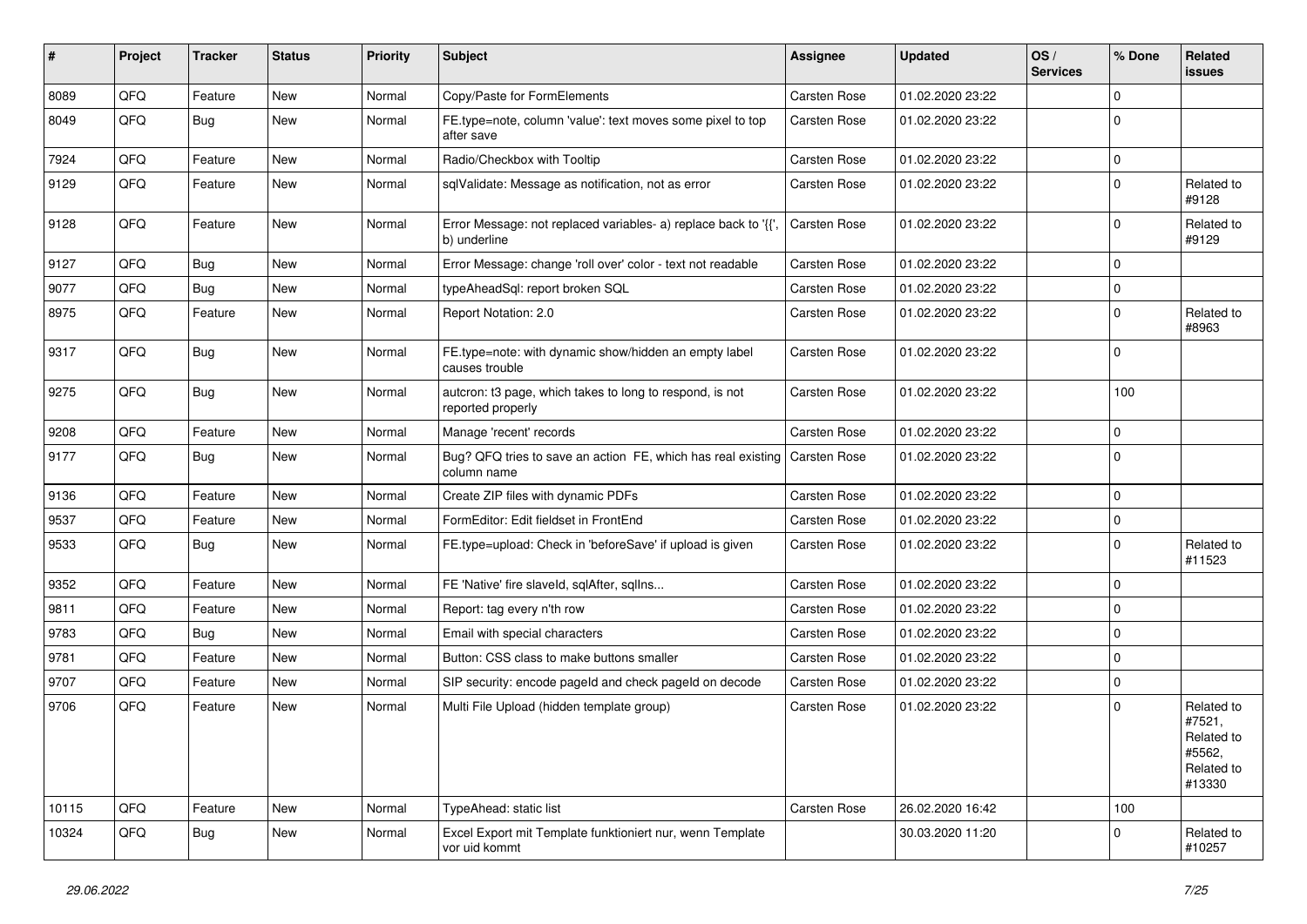| #     | Project | <b>Tracker</b> | <b>Status</b> | <b>Priority</b> | <b>Subject</b>                                                                                     | <b>Assignee</b>     | <b>Updated</b>   | OS/<br><b>Services</b> | % Done              | Related<br>issues                                                    |
|-------|---------|----------------|---------------|-----------------|----------------------------------------------------------------------------------------------------|---------------------|------------------|------------------------|---------------------|----------------------------------------------------------------------|
| 4050  | QFQ     | Feature        | <b>New</b>    | Normal          | sql.log: 1) FormElement ID which causes a specific action,<br>2) Result in the same row.           | Carsten Rose        | 15.04.2020 11:35 |                        | 0                   | Related to<br>#5458                                                  |
| 10082 | QFQ     | Bug            | New           | Normal          | FE.type=SELECT - 'sanatize' Class                                                                  | Carsten Rose        | 07.05.2020 09:36 |                        | $\Omega$            | Related to<br>#10081                                                 |
| 10119 | QFQ     | Feature        | <b>New</b>    | Normal          | Dropdown (selectlist) & Type Ahead: format and catagorize list   Carsten Rose                      |                     | 07.05.2020 09:36 |                        | $\Omega$            |                                                                      |
| 10322 | QFQ     | Bug            | <b>New</b>    | Normal          | FormElement / Radio: missing column 'enum' >> FE not<br>reported                                   | Carsten Rose        | 07.05.2020 09:37 |                        | $\Omega$            |                                                                      |
| 10384 | QFQ     | Feature        | <b>New</b>    | Normal          | Parameter Exchange QFQ Instances                                                                   |                     | 07.05.2020 09:38 |                        | $\Omega$            |                                                                      |
| 5559  | QFQ     | Bug            | <b>New</b>    | Normal          | FE.type = Upload: 'accept' might contain variables                                                 | Carsten Rose        | 11.05.2020 21:23 |                        | $\mathbf 0$         |                                                                      |
| 10593 | QFQ     | Feature        | New           | Normal          | label2: text behind input element                                                                  | <b>Carsten Rose</b> | 16.05.2020 10:57 |                        | $\Omega$            |                                                                      |
| 5345  | QFQ     | Feature        | New           | Normal          | Report: UPDATE / INSERT / DELETE statements should<br>trigger subqueries, depending on the result. | Carsten Rose        | 27.05.2020 16:11 |                        | $\Omega$            |                                                                      |
| 10658 | QFQ     | Bug            | <b>New</b>    | Normal          | processReadOnly broken                                                                             | Carsten Rose        | 27.05.2020 17:55 |                        | $\mathbf 0$         |                                                                      |
| 3432  | QFQ     | Feature        | <b>New</b>    | Normal          | subrecord: dynamicUpdate                                                                           | Carsten Rose        | 11.06.2020 21:10 |                        | $\Omega$            | Related to<br>#5691                                                  |
| 10763 | QFQ     | Feature        | <b>New</b>    | Normal          | form accessed and submitted despite logout?                                                        |                     | 16.06.2020 11:43 |                        | $\mathbf 0$         |                                                                      |
| 10819 | QFQ     | Feature        | New           | Normal          | Persistent SIP - second try                                                                        | Carsten Rose        | 29.06.2020 23:02 |                        | $\Omega$            | Related to<br>#6261                                                  |
| 10874 | QFQ     | Feature        | <b>New</b>    | Normal          | Erstellen eines Foreign Keys in der Tabelle "FormElement"                                          |                     | 13.07.2020 10:11 |                        | $\Omega$            |                                                                      |
| 10890 | QFQ     | Bug            | <b>New</b>    | Normal          | AutoCron hangs                                                                                     |                     | 20.07.2020 13:56 |                        | $\mathbf 0$         |                                                                      |
| 10976 | QFQ     | Feature        | <b>New</b>    | Normal          | Excel Export Verbesserungen                                                                        | Carsten Rose        | 06.08.2020 10:56 |                        | $\Omega$            |                                                                      |
| 10996 | QFQ     | Feature        | New           | Normal          | Download video via sip: no seek                                                                    | Carsten Rose        | 12.08.2020 14:18 |                        | $\mathbf 0$         |                                                                      |
| 11080 | QFQ     | Feature        | New           | Normal          | Send MQTT messages                                                                                 | <b>Carsten Rose</b> | 29.08.2020 19:49 |                        | $\mathbf 0$         |                                                                      |
| 11239 | QFQ     | Bug            | <b>New</b>    | Normal          | Radiobutton (plain): horizontales Rendern abhängig vom<br>Datentyp in der Datenbank                | <b>Carsten Rose</b> | 30.09.2020 18:37 |                        | $\Omega$            |                                                                      |
| 11504 | QFQ     | Feature        | <b>New</b>    | Normal          | Dynamic Update: Button text update for 'Save',' Close' &<br>'Delete'                               | Carsten Rose        | 12.11.2020 23:44 |                        | $\Omega$            |                                                                      |
| 10937 | QFQ     | Bug            | <b>New</b>    | Normal          | Fehler mit abhängigen Select- Feldern beim Positionieren                                           | Carsten Rose        | 12.11.2020 23:45 |                        | $\mathbf 0$         |                                                                      |
| 10759 | QFQ     | <b>Bug</b>     | New           | Normal          | emptyMeansNull - Feld falsch aktualisiert                                                          |                     | 12.11.2020 23:45 |                        | 0                   |                                                                      |
| 10704 | QFQ     | Bug            | New           | Normal          | wkhtml problem rendering fullCalendar.js / fabric.js >><br>successor: puppeteer                    | <b>Carsten Rose</b> | 12.11.2020 23:45 |                        | $\Omega$            | Related to<br>#5024,<br>Related to<br>#4650,<br>Related to<br>#10715 |
| 10588 | QFQ     | Bug            | <b>New</b>    | Normal          | typeahed Tag: Doku anpassen                                                                        | Carsten Rose        | 12.11.2020 23:45 |                        | $\mathbf 0$         |                                                                      |
| 11522 | QFG     | Bug            | New           | Normal          | Aus/Einblenden von Reitern                                                                         |                     | 13.11.2020 14:58 |                        | $\mathsf{O}\xspace$ |                                                                      |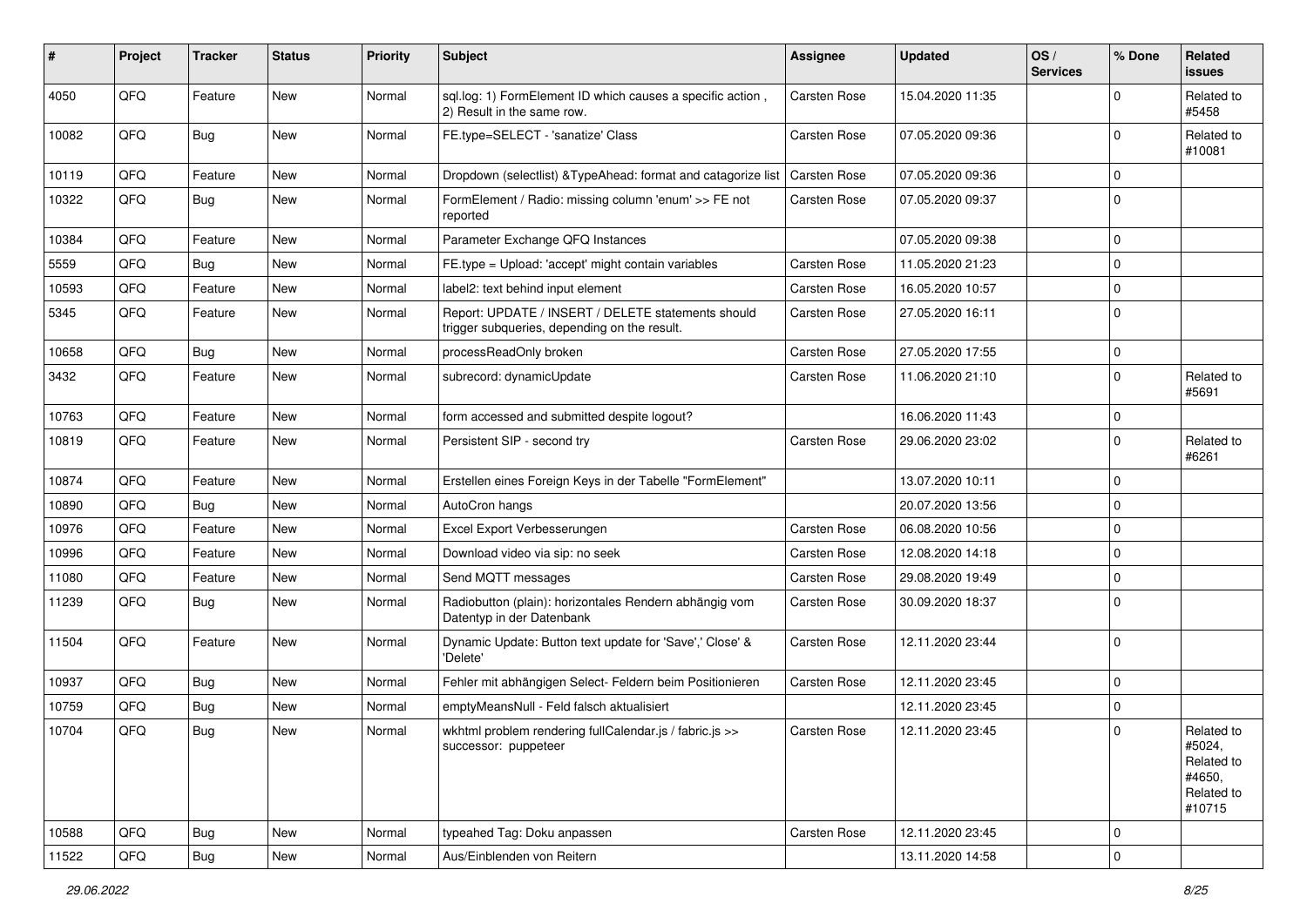| #     | Project | <b>Tracker</b> | <b>Status</b> | <b>Priority</b> | Subject                                                                                              | <b>Assignee</b>     | <b>Updated</b>   | OS/<br><b>Services</b> | % Done      | Related<br><b>issues</b>  |
|-------|---------|----------------|---------------|-----------------|------------------------------------------------------------------------------------------------------|---------------------|------------------|------------------------|-------------|---------------------------|
| 11523 | QFQ     | Feature        | <b>New</b>    | Normal          | Mit dynamic Update erkennen, ob Upload gemacht wurde                                                 | <b>Carsten Rose</b> | 13.11.2020 15:07 |                        | 0           | Related to<br>#9533       |
| 11535 | QFQ     | Feature        | New           | Normal          | Ability to create SQL columns in frontend QFQ forms                                                  |                     | 17.11.2020 12:11 |                        | $\Omega$    |                           |
| 11534 | QFQ     | Feature        | <b>New</b>    | Normal          | Report: Action on selected rows - Table batchprocessing<br>feature                                   |                     | 18.11.2020 08:15 |                        | $\Omega$    |                           |
| 11695 | QFQ     | Bug            | <b>New</b>    | Normal          | MultiForm required FE Error                                                                          | Carsten Rose        | 04.12.2020 13:34 |                        | $\Omega$    |                           |
| 11715 | QFQ     | <b>Bug</b>     | <b>New</b>    | Normal          | acceptZeroAsRequired and requiredOffButMark do not<br>coincide                                       |                     | 08.12.2020 12:13 |                        | $\mathbf 0$ |                           |
| 11716 | QFQ     | Feature        | <b>New</b>    | Normal          | Form an beliebiger Stelle im Report anzeigen                                                         |                     | 09.12.2020 09:47 |                        | $\mathbf 0$ |                           |
| 11752 | QFQ     | <b>Bug</b>     | <b>New</b>    | Normal          | checkbox renders multiple input elements with same name                                              | Carsten Rose        | 17.12.2020 14:58 |                        | $\Omega$    | Related to<br>#11750      |
| 11775 | QFQ     | Feature        | <b>New</b>    | Normal          | Subrecord Tooltip pro Feld                                                                           | Carsten Rose        | 18.12.2020 15:22 |                        | $\Omega$    | Related to<br>#11955      |
| 12023 | QFQ     | Feature        | New           | Normal          | MySQL Stored Precdure: QDECODESPECIALCHAR()                                                          | <b>Carsten Rose</b> | 16.02.2021 11:16 |                        | $\Omega$    | Related to<br>#12022      |
| 12038 | QFQ     | Feature        | <b>New</b>    | Normal          | a) STORE_VAR: filenameOnlyStripUniq, b) SP:<br>QSTRIPUNIQ()                                          |                     | 17.02.2021 23:55 |                        | $\Omega$    |                           |
| 12024 | QFQ     | Feature        | <b>New</b>    | Normal          | Excel Export: text columns by default decode<br>htmlspeciachar()                                     | Carsten Rose        | 17.02.2021 23:55 |                        | $\Omega$    | Related to<br>#12022      |
| 12039 | QFQ     | Feature        | <b>New</b>    | Normal          | Missing htmlSpecialChar() in pre processing on form submit                                           |                     | 18.02.2021 00:09 |                        | $\Omega$    | Related to<br>#14320      |
| 12040 | QFQ     | <b>Bug</b>     | <b>New</b>    | Normal          | FE Mode 'hidden' für zwei FEs auf einer Zeile                                                        | Carsten Rose        | 18.02.2021 10:13 |                        | $\Omega$    |                           |
| 12045 | QFQ     | Bug            | <b>New</b>    | Normal          | templateGroup afterSave FE: Aufruf ohne<br>sqlHonorFormElements funktioniert nicht                   | Carsten Rose        | 18.02.2021 16:33 |                        | $\Omega$    |                           |
| 8187  | QFQ     | Feature        | New           | Normal          | Subrecord: enable/hide new button - make new/edit/delete<br>customizeable.                           | Carsten Rose        | 06.03.2021 18:44 |                        | $\Omega$    | Related to<br>#11326      |
| 3864  | QFQ     | Feature        | <b>New</b>    | Normal          | Encrypt / decrypt field                                                                              | Carsten Rose        | 08.03.2021 18:08 |                        | $\Omega$    |                           |
| 12133 | QFQ     | Bug            | <b>New</b>    | Normal          | NPM, phpSpreadSheet aktualisieren                                                                    | <b>Carsten Rose</b> | 15.03.2021 09:04 |                        | $\Omega$    |                           |
| 12146 | QFQ     | Feature        | New           | Normal          | Autocron Job: Anzeigen wann der naechste Job ausgefuehrt<br>wird, resp das er nicht ausgefuehrt wird | Carsten Rose        | 15.03.2021 15:23 |                        | $\Omega$    |                           |
| 11516 | QFQ     | Feature        | New           | Normal          | Multi Page Form (Previous/Next Buttons)                                                              | Carsten Rose        | 16.03.2021 17:52 |                        | $\Omega$    |                           |
| 8217  | QFQ     | Feature        | New           | Normal          | if-elseif-else construct                                                                             | Carsten Rose        | 16.03.2021 18:41 |                        | 0           | Related to<br>#10716      |
| 10714 | QFQ     | Feature        | New           | Normal          | multi Table Form                                                                                     | Carsten Rose        | 16.03.2021 18:44 |                        | $\mathbf 0$ |                           |
| 12187 | QFQ     | <b>Bug</b>     | <b>New</b>    | Normal          | Trigger FormAsFile() via Report: probably problem with multi<br>DB setup                             | Carsten Rose        | 20.03.2021 21:20 |                        | $\Omega$    |                           |
| 10080 | QFQ     | Feature        | New           | Normal          | Popup on 'save' / 'close': configure dialog (answer<br>yes/no/cancle/)                               | Carsten Rose        | 28.03.2021 20:52 |                        | $\mathbf 0$ | Is duplicate<br>of #12262 |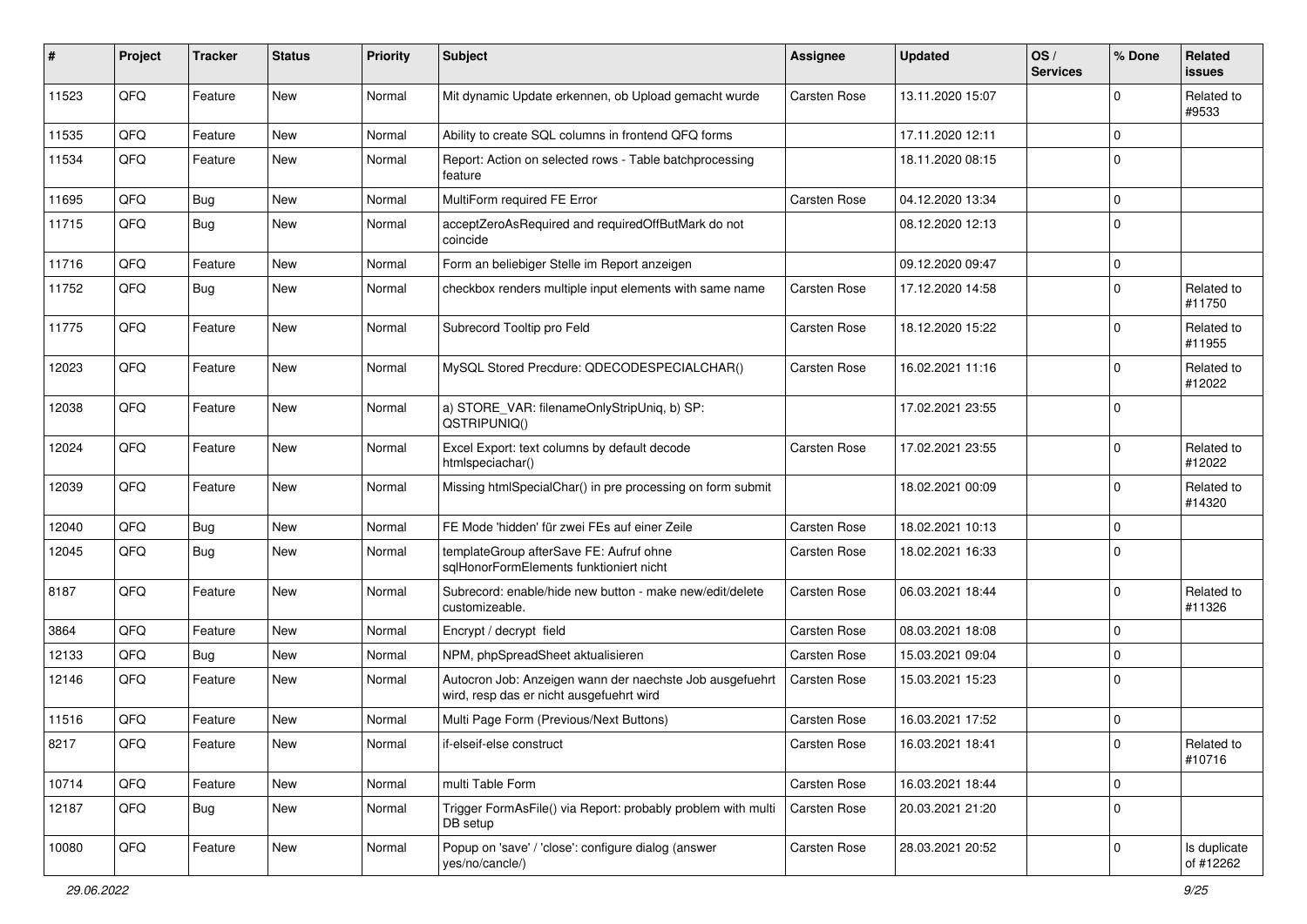| ∦     | Project | <b>Tracker</b> | <b>Status</b> | <b>Priority</b> | <b>Subject</b>                                                                                                            | Assignee                                               | <b>Updated</b>   | OS/<br><b>Services</b> | % Done      | Related<br><b>issues</b>                      |                      |
|-------|---------|----------------|---------------|-----------------|---------------------------------------------------------------------------------------------------------------------------|--------------------------------------------------------|------------------|------------------------|-------------|-----------------------------------------------|----------------------|
| 12330 | QFQ     | Feature        | <b>New</b>    | Normal          | Copy to input field / text area / TinyMCE                                                                                 | Carsten Rose                                           | 07.04.2021 09:01 |                        | $\Omega$    |                                               |                      |
| 12135 | QFQ     | Feature        | New           | Normal          | Subrecord: Notiz                                                                                                          |                                                        | 24.04.2021 16:58 |                        | $\mathbf 0$ |                                               |                      |
| 12162 | QFQ     | Feature        | New           | Normal          | FE.type=sendmail: personalized mailing (several mails) via<br>template                                                    | <b>Carsten Rose</b>                                    | 03.05.2021 20:45 |                        | $\Omega$    |                                               |                      |
| 12156 | QFQ     | Feature        | New           | Normal          | Form: Optional disable 'leave page'                                                                                       |                                                        | 03.05.2021 20:45 |                        | $\Omega$    |                                               |                      |
| 12109 | QFQ     | Feature        | New           | Normal          | Donwload Link: Plain, SIP, Persistent Link, Peristent SIP -<br>new notation                                               | Carsten Rose                                           | 03.05.2021 20:45 |                        | $\Omega$    | Related to<br>#12085                          |                      |
| 12480 | QFQ     | Feature        | <b>New</b>    | Normal          | If QFQ upgrade is running, block further request                                                                          | Carsten Rose                                           | 03.05.2021 20:45 |                        | $\Omega$    |                                               |                      |
| 12477 | QFQ     | Feature        | New           | Normal          | Support for refactoring: Form, FormElement, diverse<br>Tabellen/Spalten, tt-content Records                               | Carsten Rose                                           | 03.05.2021 20:45 |                        | $\Omega$    |                                               |                      |
| 12474 | QFQ     | Feature        | <b>New</b>    | Normal          | Check BaseConfigURL if it is given and the the last char is '/'                                                           | Carsten Rose                                           | 03.05.2021 20:45 |                        | $\Omega$    |                                               |                      |
| 12413 | QFQ     | Feature        | <b>New</b>    | Normal          | STORE_TYPO3: enhance for {{be_users.email:T}},<br>{{fe users.email:T}}                                                    | Carsten Rose                                           | 03.05.2021 20:45 |                        | $\Omega$    | Related to<br>#12412,<br>Related to<br>#10012 |                      |
| 12400 | QFQ     | Feature        | <b>New</b>    | Normal          | Tutorial ist in QFQ Doku, Wird in der Suche gefunden, es gibt   Carsten Rose<br>aber kein Menupunkt - Inhalt ueberpruefen |                                                        | 03.05.2021 20:45 |                        | $\Omega$    |                                               |                      |
| 12269 | QFQ     | Feature        | <b>New</b>    | Normal          | 2FA - Login                                                                                                               | Carsten Rose                                           | 03.05.2021 20:45 |                        | $\mathbf 0$ |                                               |                      |
| 11747 | QFQ     | Feature        | New           | Normal          | Maintenance Page with Redirect                                                                                            | Carsten Rose                                           | 03.05.2021 20:47 |                        | $\Omega$    | Related to<br>#11741                          |                      |
| 11955 | QFQ     | Feature        | <b>New</b>    | Normal          | subrecord: new title option to set <th> attributes - e.g. to<br/>customize tablesorter options.</th>                      | attributes - e.g. to<br>customize tablesorter options. | Carsten Rose     | 03.05.2021 20:47       |             | $\Omega$                                      | Related to<br>#11775 |
| 11668 | QFQ     | <b>Bug</b>     | New           | Normal          | Play function.sql - problem with mysql                                                                                    | Carsten Rose                                           | 03.05.2021 20:48 |                        | $\mathbf 0$ |                                               |                      |
| 11667 | QFQ     | Bug            | New           | Normal          | MySQL mariadb-server-10.3: Incorrect datetime value                                                                       | Carsten Rose                                           | 03.05.2021 20:48 |                        | $\mathbf 0$ |                                               |                      |
| 12163 | QFQ     | Feature        | New           | Normal          | Checkbox: table wrap                                                                                                      | Carsten Rose                                           | 03.05.2021 20:51 |                        | $\mathbf 0$ |                                               |                      |
| 12119 | QFQ     | Feature        | <b>New</b>    | Normal          | AS paged: error message missing if there ist no 'r' argument.                                                             | Carsten Rose                                           | 03.05.2021 20:51 |                        | $\Omega$    |                                               |                      |
| 10345 | QFQ     | Feature        | New           | Normal          | Templates - Patterns QFQ Style                                                                                            |                                                        | 03.05.2021 21:01 |                        | $\Omega$    | Related to<br>#10713                          |                      |
| 12465 | QFQ     | Feature        | <b>New</b>    | Normal          | QFQ Function: use in FE to fill StoreRecord                                                                               | Carsten Rose                                           | 05.05.2021 21:58 |                        | 0           |                                               |                      |
| 12412 | QFQ     | Feature        | New           | Normal          | Action/Escape qualifier 'e' (empty), '0': if given, an empty<br>string (or '0') will be treated as 'not found'            | Carsten Rose                                           | 08.05.2021 09:40 |                        | $\Omega$    | Related to<br>#12413,<br>Related to<br>#10012 |                      |
| 9221  | QFQ     | Feature        | New           | Normal          | typeAhead: Zeichenlimite ausschalten                                                                                      | Carsten Rose                                           | 08.05.2021 17:06 |                        | 0           |                                               |                      |
| 12632 | QFQ     | Feature        | New           | Normal          | TinyMCE: Prepare CSS classes for images                                                                                   | Carsten Rose                                           | 04.06.2021 14:35 |                        | 100         | Blocked by<br>#12186                          |                      |
| 7890  | QFO     | <b>Bug</b>     | New           | Normal          | FormElement 'required': extraButtonInfo not aligned                                                                       | Carsten Rose                                           | 11.06.2021 21:17 |                        | 0           | Related to<br>#11517                          |                      |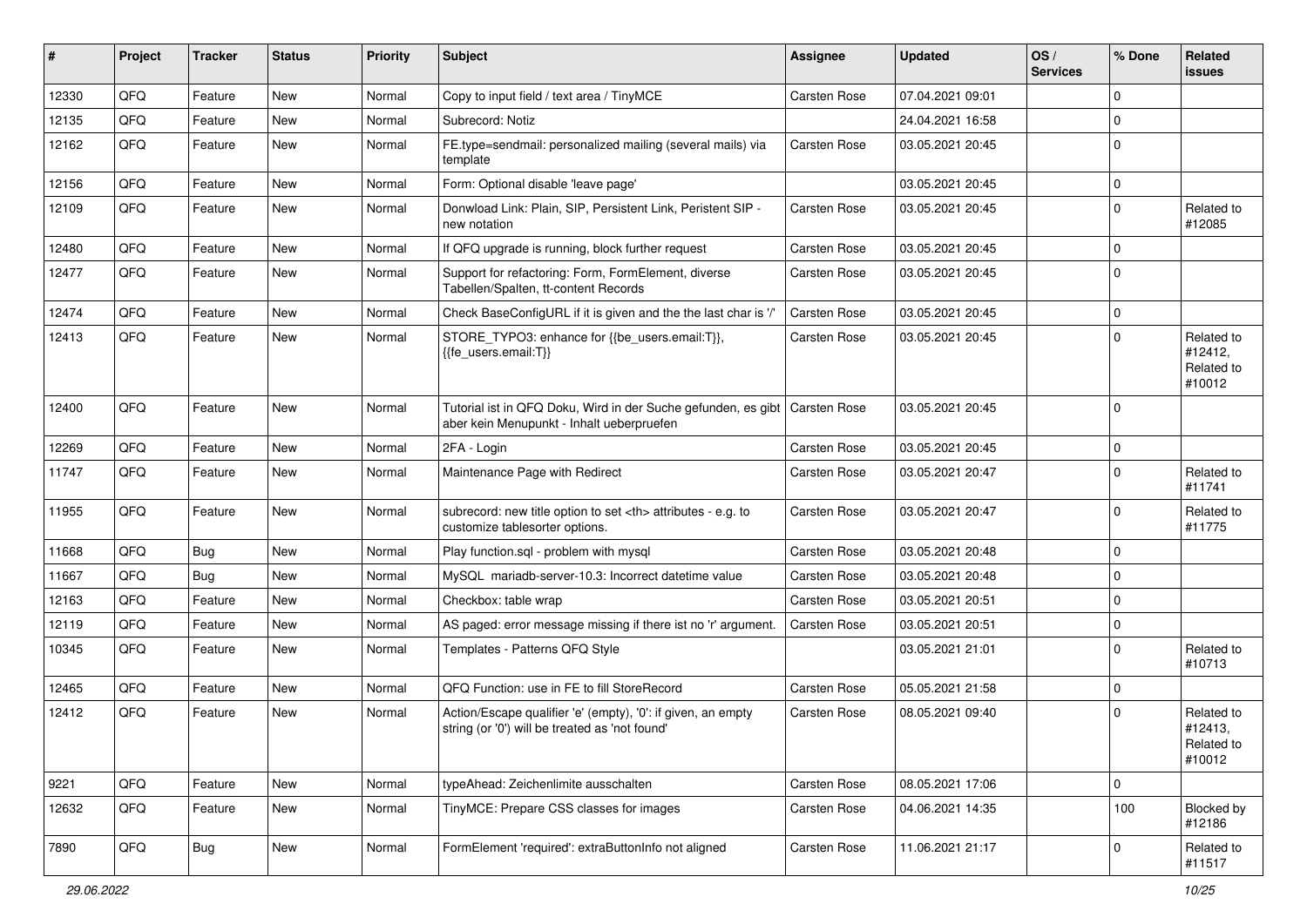| #     | Project | <b>Tracker</b> | <b>Status</b> | <b>Priority</b> | <b>Subject</b>                                                                           | Assignee            | <b>Updated</b>   | OS/<br><b>Services</b> | % Done      | Related<br><b>issues</b>                     |
|-------|---------|----------------|---------------|-----------------|------------------------------------------------------------------------------------------|---------------------|------------------|------------------------|-------------|----------------------------------------------|
| 9348  | QFQ     | Feature        | New           | Normal          | defaultThumbnailSize: pre render thumbnails                                              | <b>Carsten Rose</b> | 12.06.2021 09:05 |                        | $\Omega$    |                                              |
| 6723  | QFQ     | Feature        | New           | Normal          | Report QFQ Installation and Version                                                      | Carsten Rose        | 12.06.2021 09:07 |                        | 0           |                                              |
| 6261  | QFQ     | Feature        | New           | Normal          | Persistent SIP                                                                           | Carsten Rose        | 12.06.2021 09:07 |                        | $\mathbf 0$ | Related to<br>#10819                         |
| 11460 | QFQ     | Feature        | <b>New</b>    | Normal          | Easier creation of changelog: gitchangelog                                               | Carsten Rose        | 12.06.2021 10:20 |                        | $\Omega$    | Related to<br>#13467                         |
| 12679 | QFQ     | Feature        | <b>New</b>    | Normal          | tablesorter: custom column width                                                         | Carsten Rose        | 16.06.2021 11:10 |                        | $\mathbf 0$ |                                              |
| 5305  | QFQ     | Bug            | New           | Normal          | Upload FormElement: nicht disabled by readonly Form                                      | Carsten Rose        | 16.06.2021 13:43 |                        | $\Omega$    | Related to<br>#9347,<br>Related to<br>#9834  |
| 9013  | QFQ     | Bug            | <b>New</b>    | Normal          | Error in Twig template not handled                                                       | Carsten Rose        | 20.10.2021 13:43 |                        | $\mathbf 0$ |                                              |
| 13354 | QFQ     | Feature        | <b>New</b>    | Normal          | Using Websocket in QFQ                                                                   | Carsten Rose        | 10.11.2021 15:47 |                        | 0           |                                              |
| 11702 | QFQ     | Feature        | New           | Normal          | HTML Special Char makes no sense for 'allbut' if '&' is<br>forbidden                     | Carsten Rose        | 07.12.2021 16:35 |                        | $\mathbf 0$ | Related to<br>#5112,<br>Related to<br>#14320 |
| 12327 | QFQ     | Bug            | <b>New</b>    | Normal          | Copy to clipboard: Glyphicon can not be changed                                          | Carsten Rose        | 27.12.2021 17:59 |                        | 0           |                                              |
| 12476 | QFQ     | Feature        | New           | Normal          | clearMe: a) should trigger 'dirty', b) sticky on textarea resize                         | Benjamin Baer       | 04.01.2022 08:40 |                        | $\Omega$    | Related to<br>#9528                          |
| 13659 | QFQ     | Bug            | New           | Normal          | wrong sanitize class applied to R-store                                                  | Carsten Rose        | 15.01.2022 14:23 |                        | $\mathbf 0$ |                                              |
| 13706 | QFQ     | Bug            | <b>New</b>    | Normal          | Wrong CheckType in FieldElement LastStatus of Form Cron                                  | Carsten Rose        | 21.01.2022 18:20 |                        | $\Omega$    |                                              |
| 4413  | QFQ     | Feature        | New           | Normal          | fieldset: show/hidden, modeSql, dynamicUpdate                                            | Carsten Rose        | 09.02.2022 15:19 |                        | $\mathbf 0$ |                                              |
| 13843 | QFQ     | Feature        | <b>New</b>    | Normal          | Create JWT via QFQ                                                                       | Carsten Rose        | 19.03.2022 17:42 |                        | $\mathbf 0$ |                                              |
| 13841 | QFQ     | Feature        | New           | Normal          | Create PDF via iText - evaluate                                                          | Carsten Rose        | 19.03.2022 17:42 |                        | $\mathbf 0$ |                                              |
| 13700 | QFQ     | Feature        | <b>New</b>    | Normal          | Redesign gfg.io Seite                                                                    | Carsten Rose        | 19.03.2022 17:43 |                        | $\mathbf 0$ |                                              |
| 13647 | QFQ     | <b>Bug</b>     | New           | Normal          | Autofocus funktioniert nicht auf Chrome                                                  | Benjamin Baer       | 19.03.2022 17:44 |                        | $\Omega$    |                                              |
| 13592 | QFQ     | Bug            | <b>New</b>    | Normal          | QFQ Build Queue: das vergeben von Tags klappt nicht. Es<br>werden keine Releases gebaut. | Carsten Rose        | 19.03.2022 17:45 |                        | $\mathbf 0$ |                                              |
| 13528 | QFQ     | Bug            | New           | Normal          | qfq.io > releases: es wird kein neues Release angelegt                                   | Benjamin Baer       | 19.03.2022 17:46 |                        | $\mathbf 0$ |                                              |
| 13467 | QFG     | Feature        | New           | Normal          | ChangeLog Generator                                                                      | Carsten Rose        | 19.03.2022 17:46 |                        | $\Omega$    | Related to<br>#11460                         |
| 13460 | QFQ     | Bug            | New           | Normal          | Doc: Password set/reset  password should not processed<br>with 'html encode'             | Carsten Rose        | 19.03.2022 17:46 |                        | 0           |                                              |
| 13332 | QFQ     | Bug            | New           | Normal          | Multi Form: Required Felder werden visuell nicht markiert.                               | Carsten Rose        | 19.03.2022 17:47 |                        | $\mathbf 0$ |                                              |
| 13331 | QFQ     | <b>Bug</b>     | New           | Normal          | Multi Form: Clear Icon misplaced                                                         | Carsten Rose        | 19.03.2022 17:47 |                        | 0           |                                              |
| 12716 | QFQ     | <b>Bug</b>     | New           | Normal          | template group: Pattern only applied to first instance                                   | Carsten Rose        | 19.03.2022 17:47 |                        | 0           |                                              |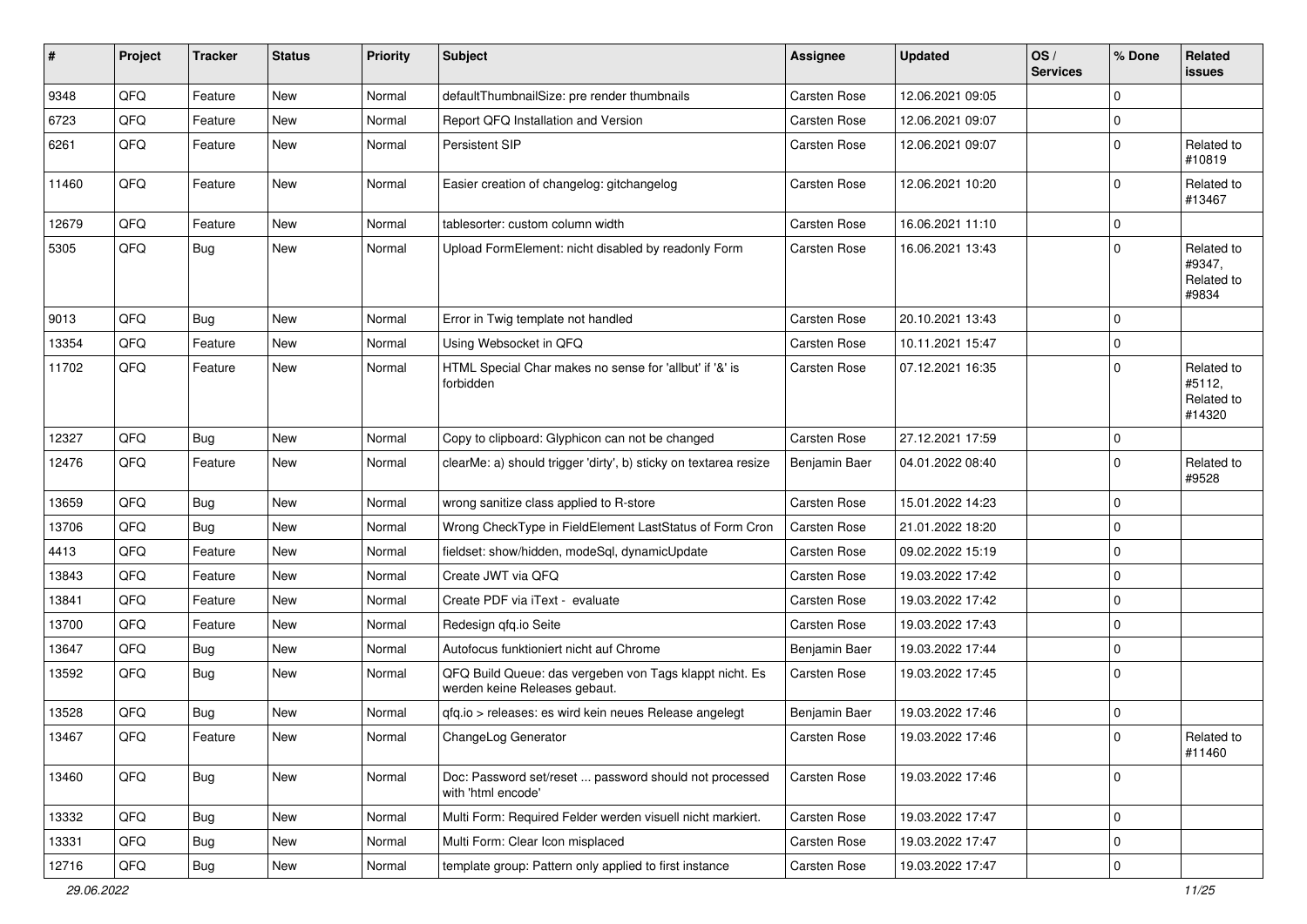| $\sharp$ | Project | <b>Tracker</b> | <b>Status</b> | <b>Priority</b> | <b>Subject</b>                                                                                                                                      | <b>Assignee</b>        | <b>Updated</b>   | OS/<br><b>Services</b> | % Done      | Related<br><b>issues</b>                         |
|----------|---------|----------------|---------------|-----------------|-----------------------------------------------------------------------------------------------------------------------------------------------------|------------------------|------------------|------------------------|-------------|--------------------------------------------------|
| 12664    | QFQ     | Feature        | New           | Normal          | TinyMCE: report/remove malicous HTML/JS Code                                                                                                        | Carsten Rose           | 19.03.2022 17:47 |                        | ∩           | Related to<br>#14320                             |
| 12603    | QFQ     | Feature        | New           | Normal          | Dropdown (Select), Radio, checkbox:<br>itemListAlways={{!SELECT key, value}}                                                                        | Carsten Rose           | 19.03.2022 17:47 |                        | 0           |                                                  |
| 12581    | QFQ     | Bug            | New           | Normal          | Form.forward=close: Record 'new' in new browser tab > save<br>(& close) >> Form is not reloaded with new created record id<br>and stays in mode=new | Carsten Rose           | 19.03.2022 17:48 |                        | $\mathbf 0$ |                                                  |
| 12520    | QFQ     | Bug            | New           | Normal          | Switch FE User: still active even FE User session expired                                                                                           | Carsten Rose           | 19.03.2022 17:48 |                        | $\Omega$    |                                                  |
| 12512    | QFQ     | Bug            | New           | Normal          | Some MySQL Installation can't use 'stored procedures'                                                                                               | Carsten Rose           | 19.03.2022 17:48 |                        | $\mathbf 0$ |                                                  |
| 12556    | QFQ     | Feature        | New           | Normal          | Pills Title: colored = static or dynamic on allrequiredgiven                                                                                        | Benjamin Baer          | 19.03.2022 17:49 |                        | $\mathbf 0$ |                                                  |
| 12714    | QFQ     | <b>Bug</b>     | New           | Normal          | Conversion of GIF to PDF broken when GIF contains Alpha.                                                                                            | Carsten Rose           | 19.03.2022 17:49 |                        | $\mathbf 0$ |                                                  |
| 11892    | QFQ     | Feature        | New           | Normal          | tablesorter: columns with links are hard to order - new<br>qualifier 'Y: <ord>'</ord>                                                               | Enis Nuredini          | 23.03.2022 09:22 |                        | $\Omega$    |                                                  |
| 10463    | QFQ     | Feature        | New           | Normal          | Report_link: expliztes setzen von HTML Tags (Bedarf fuer<br>'data-selenium' & 'id')                                                                 | Enis Nuredini          | 23.03.2022 09:23 |                        | $\mathbf 0$ | Related to<br>#7648                              |
| 13451    | QFQ     | Bug            | New           | Normal          | Character Counter / Max Character: Problem in Safari                                                                                                | Carsten Rose           | 15.04.2022 17:18 |                        | $\Omega$    |                                                  |
| 14091    | QFQ     | Bug            | <b>New</b>    | Normal          | inconsistent template path for twig                                                                                                                 | Carsten Rose           | 19.04.2022 18:36 |                        | $\mathbf 0$ |                                                  |
| 10979    | QFQ     | Feature        | New           | Normal          | Ajax Calls an API - dataReport                                                                                                                      | Carsten Rose           | 11.05.2022 12:15 |                        | $\mathbf 0$ |                                                  |
| 14245    | QFQ     | Bug            | New           | Normal          | Form Save Btn bleibt disabled wenn Datumsfeld über<br>Datepicker geändert                                                                           | Enis Nuredini          | 27.05.2022 13:45 |                        | $\Omega$    | Related to<br>#13689                             |
| 13689    | QFQ     | Bug            | New           | Normal          | Enter auf Eingabefeld mit ungültigem Wert führt zu blurry<br>Seite                                                                                  | Enis Nuredini          | 28.05.2022 10:53 |                        | $\Omega$    | Related to<br>#14245, Has<br>duplicate<br>#11891 |
| 13945    | QFQ     | Feature        | New           | Normal          | As link: content before/after link                                                                                                                  | Enis Nuredini          | 28.05.2022 11:01 |                        | $\Omega$    | Related to<br>#12262                             |
| 14028    | QFQ     | Feature        | New           | Normal          | Required notification: visual nicer                                                                                                                 | Enis Nuredini          | 28.05.2022 11:01 |                        | $\mathbf 0$ |                                                  |
| 14077    | QFQ     | Bug            | New           | Normal          | As _link: Attribute 'class' missing by r:1 and r:3 - but should<br>set                                                                              | Carsten Rose           | 28.05.2022 11:02 |                        | $\Omega$    | Related to<br>#5342,<br>Related to<br>#4343      |
| 14227    | QFQ     | Feature        | New           | Normal          | Selenium Konkurrenz: cypress.io                                                                                                                     | Enis Nuredini          | 28.05.2022 11:02 |                        | $\mathbf 0$ |                                                  |
| 14233    | QFG     | <b>Bug</b>     | New           | Normal          | AS _link: question - HTML is not rendered                                                                                                           | Carsten Rose           | 28.05.2022 11:02 |                        | 0           |                                                  |
| 13609    | QFQ     | Feature        | New           | Normal          | QFQ Introduction: Seite aufloesen                                                                                                                   | Philipp<br>Gröbelbauer | 28.05.2022 11:02 |                        | 0           |                                                  |
| 14090    | QFQ     | Feature        | New           | Normal          | Nützliche _script funktionen                                                                                                                        | Carsten Rose           | 28.05.2022 11:03 |                        | 0           |                                                  |
| 14185    | QFQ     | Feature        | New           | Normal          | External/Autocron.php - better suitable directory                                                                                                   | Support: System        | 28.05.2022 11:03 |                        | $\mathbf 0$ |                                                  |
| 12989    | QFQ     | Bug            | New           | Normal          | empty string does not trigger dynamic update                                                                                                        | Enis Nuredini          | 28.05.2022 11:09 |                        | $\mathbf 0$ |                                                  |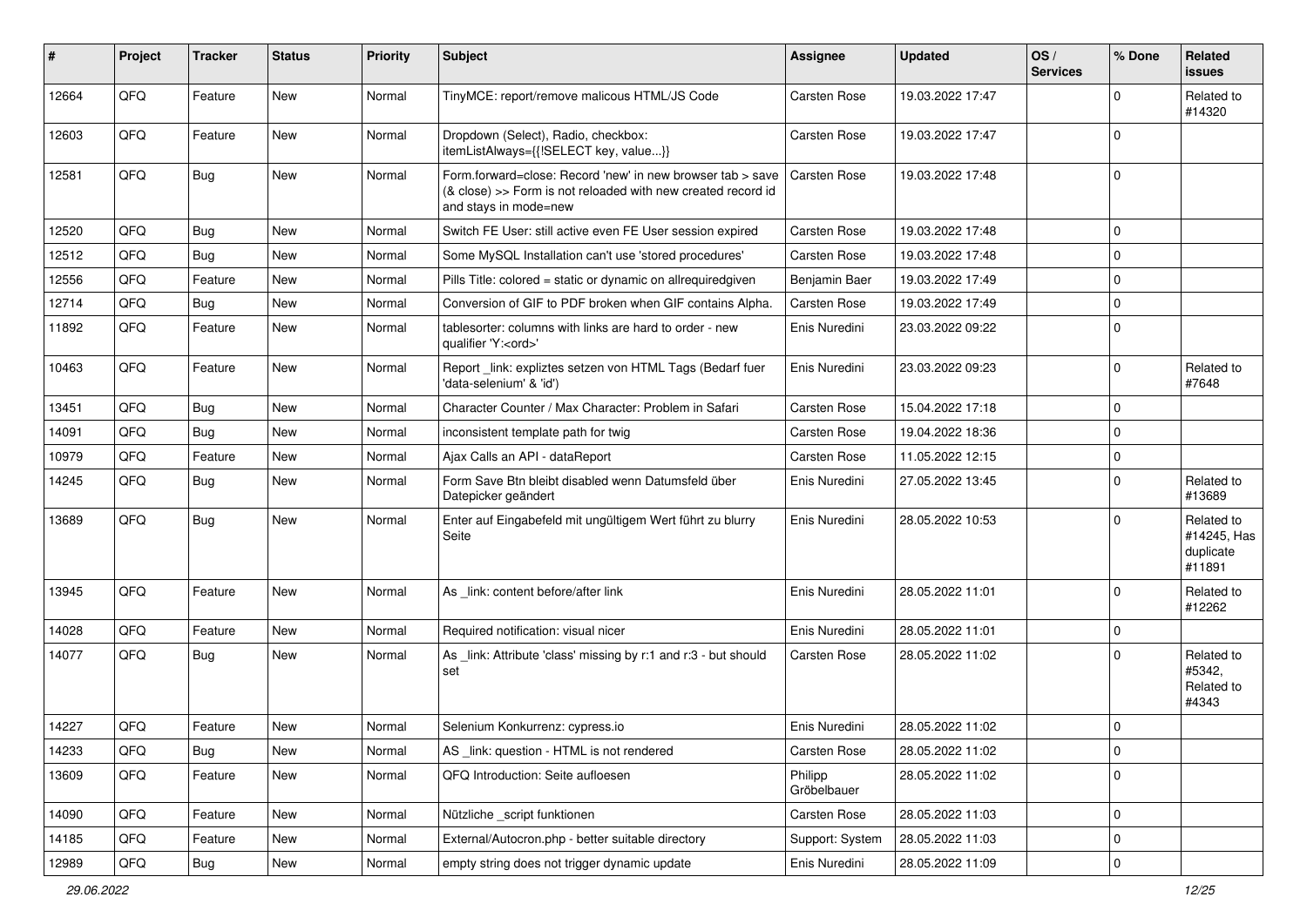| $\sharp$ | Project | <b>Tracker</b> | <b>Status</b> | <b>Priority</b> | Subject                                                                                   | <b>Assignee</b>     | <b>Updated</b>   | OS/<br><b>Services</b> | % Done      | Related<br><b>issues</b>                                              |
|----------|---------|----------------|---------------|-----------------|-------------------------------------------------------------------------------------------|---------------------|------------------|------------------------|-------------|-----------------------------------------------------------------------|
| 12490    | QFQ     | Feature        | <b>New</b>    | Normal          | Loading Plugins in QFQ - see what tinymce does. (lazy<br>loading)                         | Benjamin Baer       | 08.06.2022 10:37 |                        | $\Omega$    | Related to<br>#12611,<br>Related to<br>#10013,<br>Related to<br>#7732 |
| 14304    | QFQ     | Bug            | <b>New</b>    | Normal          | table sorter view safer does not work                                                     | <b>Carsten Rose</b> | 10.06.2022 11:49 |                        | $\mathbf 0$ |                                                                       |
| 14305    | QFQ     | <b>Bug</b>     | New           | Normal          | Inline Report editing does not create history entries                                     | Carsten Rose        | 10.06.2022 11:55 |                        | $\mathbf 0$ |                                                                       |
| 14322    | QFQ     | Bug            | New           | Normal          | Form Load: by default no scroll (save & close should be<br>visible)                       | Enis Nuredini       | 15.06.2022 14:12 |                        | $\mathbf 0$ | Related to<br>#14321,<br>Related to<br>#6232                          |
| 14377    | QFQ     | <b>Bug</b>     | <b>New</b>    | Normal          | Documentation > General Tips: white page after migration                                  | Enis Nuredini       | 19.06.2022 16:37 |                        | $\mathbf 0$ |                                                                       |
| 14376    | QFQ     | Feature        | New           | Normal          | QFQ Bootstrap: if missing, create stored procedures                                       | Enis Nuredini       | 19.06.2022 16:37 |                        | $\mathbf 0$ |                                                                       |
| 14395    | QFQ     | Support        | New           | Normal          | FormEditor: Virtual table columns                                                         | Enis Nuredini       | 21.06.2022 16:09 |                        | $\mathbf 0$ |                                                                       |
| 5942     | QFQ     | Feature        | Priorize      | Normal          | 'L' and 'type': append to links, generate via '_link' by using 'u:'                       | Carsten Rose        | 01.02.2020 10:13 |                        | $\mathbf 0$ |                                                                       |
| 3782     | QFQ     | Bug            | Priorize      | Normal          | Bei fehlerhafter Eingabe (z.B. Datum) sollte das erwartete<br>Format angezeigt werden     | Carsten Rose        | 01.02.2020 10:13 |                        | $\mathbf 0$ |                                                                       |
| 7616     | QFQ     | Bug            | Priorize      | Normal          | Selectlist with Enum & Dynamic Update                                                     | Carsten Rose        | 01.02.2020 10:13 |                        | $\mathbf 0$ |                                                                       |
| 7522     | QFQ     | Feature        | Priorize      | Normal          | Inserting default index.html to folder (Avoid Apache Indexing)                            | Carsten Rose        | 01.02.2020 10:13 |                        | $\mathbf 0$ |                                                                       |
| 7290     | QFQ     | Feature        | Priorize      | Normal          | FormEditor: title as textarea if LEN(title)>60                                            | Carsten Rose        | 01.02.2020 10:13 |                        | $\Omega$    | Blocked by<br>#7682                                                   |
| 7217     | QFQ     | Feature        | Priorize      | Normal          | Download: notice User if `_sip=?` is missing                                              | Carsten Rose        | 01.02.2020 10:13 |                        | $\mathbf 0$ |                                                                       |
| 6998     | QFQ     | Feature        | Priorize      | Normal          | Form: with debug=on show column information as tooltip of<br>column label                 | Carsten Rose        | 01.02.2020 10:13 |                        | $\mathbf 0$ |                                                                       |
| 6574     | QFQ     | Bug            | Priorize      | Normal          | qfq.log: Fehlermeldung wurde angezeigt, aber nicht geloggt                                | Carsten Rose        | 01.02.2020 10:13 |                        | $\mathbf 0$ |                                                                       |
| 8585     | QFQ     | Feature        | Priorize      | Normal          | Enhance Error message for 'unknown form'                                                  | Carsten Rose        | 01.02.2020 10:13 |                        | $\mathbf 0$ |                                                                       |
| 8584     | QFQ     | Feature        | Priorize      | Normal          | FE 'Action' - never assign to Container (except Template<br>Group)                        | Carsten Rose        | 01.02.2020 10:13 |                        | 0           |                                                                       |
| 8037     | QFQ     | Bug            | Priorize      | Normal          | FE.type=upload (advanced mode): {{slaveld:V}} missing<br>during dynamic update            | Carsten Rose        | 01.02.2020 10:13 |                        | $\mathbf 0$ |                                                                       |
| 8034     | QFG     | Feature        | Priorize      | Normal          | FormElement 'data': 22.22.2222 should not be accepted                                     | <b>Carsten Rose</b> | 01.02.2020 10:13 |                        | $\mathbf 0$ |                                                                       |
| 7656     | QFQ     | <b>Bug</b>     | Priorize      | Normal          | FE with required, 'pattern' and 'extraButtonLock': always<br>complain about missing value | Carsten Rose        | 01.02.2020 10:13 |                        | $\Omega$    |                                                                       |
| 7630     | QFQ     | Feature        | Priorize      | Normal          | detailed error message for simple upload                                                  | Carsten Rose        | 01.02.2020 10:13 |                        | $\mathbf 0$ |                                                                       |
| 9947     | QFQ     | Bug            | Priorize      | Normal          | Unwanted error message if missing 'typeAheadSqlPrefetch'                                  | Carsten Rose        | 01.02.2020 10:13 |                        | $\mathbf 0$ |                                                                       |
| 9900     | QFG     | Feature        | Priorize      | Normal          | Generic API Call: tt-content record >> JSON                                               | Carsten Rose        | 01.02.2020 10:13 |                        | $\mathbf 0$ |                                                                       |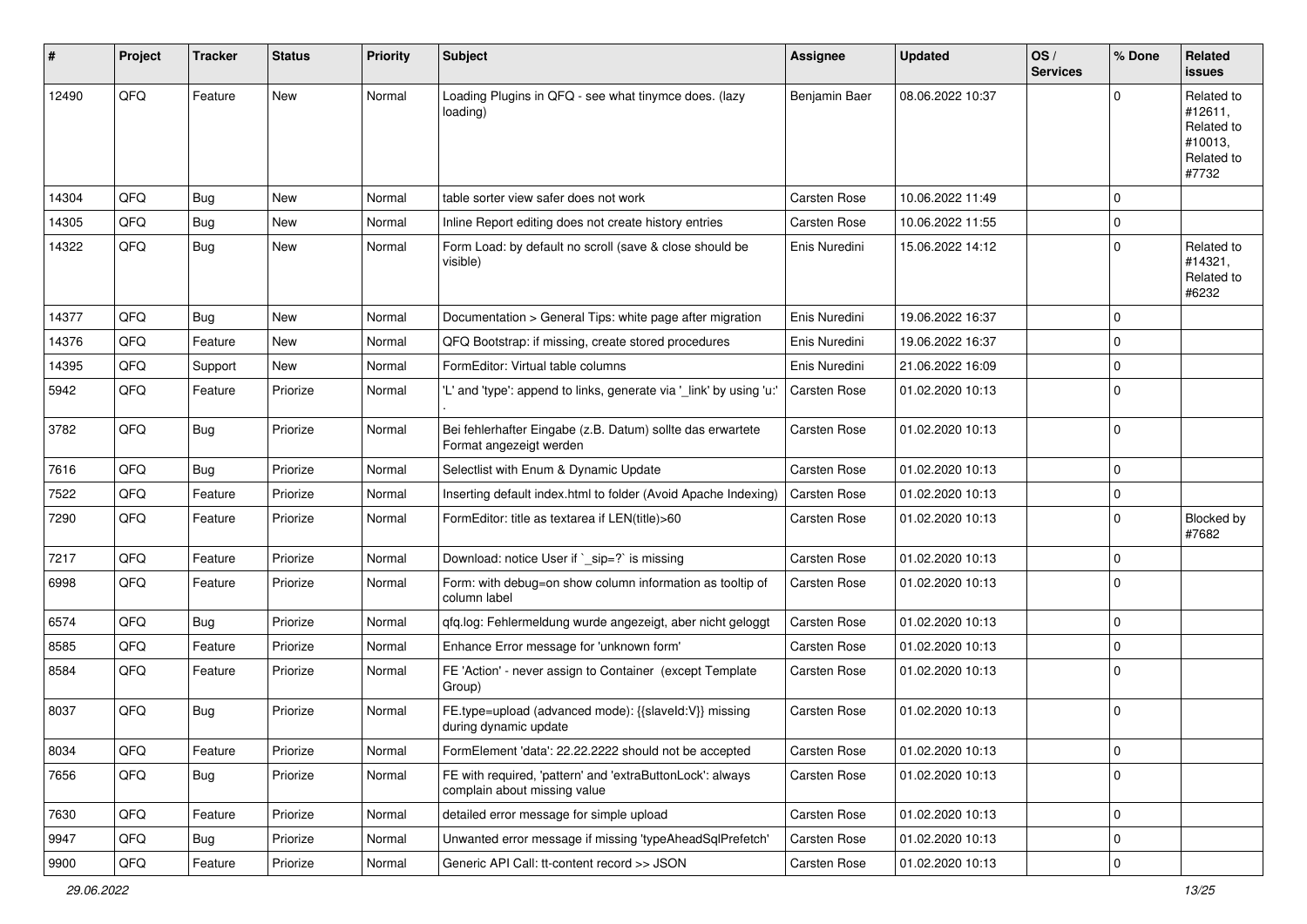| $\vert$ # | Project | <b>Tracker</b> | <b>Status</b> | <b>Priority</b> | <b>Subject</b>                                                                                      | <b>Assignee</b>     | Updated          | OS/<br><b>Services</b> | % Done      | Related<br><b>issues</b>                                               |
|-----------|---------|----------------|---------------|-----------------|-----------------------------------------------------------------------------------------------------|---------------------|------------------|------------------------|-------------|------------------------------------------------------------------------|
| 9862      | QFQ     | Bug            | Priorize      | Normal          | Failed writing to sql mail qfq.log should throw an exception                                        | <b>Carsten Rose</b> | 01.02.2020 10:13 |                        | $\mathbf 0$ |                                                                        |
| 9975      | QFQ     | Bug            | Priorize      | Normal          | Dropdown Menu: 'r:3' broken                                                                         | Carsten Rose        | 01.02.2020 10:13 |                        | $\mathbf 0$ |                                                                        |
| 9928      | QFQ     | Feature        | Priorize      | Normal          | SpecialColumnName: a) Deprecated: ' AS "_+tag " ', b)<br>New: ' AS "_ <tag1><tag2>" '</tag2></tag1> | Carsten Rose        | 01.02.2020 23:17 |                        | $\mathbf 0$ | Related to<br>#9929                                                    |
| 8277      | QFQ     | Feature        | Priorize      | Normal          | fe.parameter.default=                                                                               | Carsten Rose        | 01.02.2020 23:17 |                        | $\mathbf 0$ | Related to<br>#8113                                                    |
| 9968      | QFQ     | Feature        | Priorize      | Normal          | Tooltip in Links for Developer                                                                      | Carsten Rose        | 01.02.2020 23:17 |                        | $\mathbf 0$ |                                                                        |
| 7730      | QFQ     | Feature        | Priorize      | Normal          | SELECT Box: title in between                                                                        | Benjamin Baer       | 01.02.2020 23:22 |                        | $\mathbf 0$ |                                                                        |
| 10015     | QFQ     | Feature        | Priorize      | Normal          | Monospace in Textarea                                                                               | Carsten Rose        | 03.02.2020 13:40 |                        | $\mathbf 0$ |                                                                        |
| 10003     | QFQ     | Feature        | Priorize      | Normal          | fieldset: stronger visualize group                                                                  | Benjamin Baer       | 12.02.2020 08:13 |                        | $\mathbf 0$ |                                                                        |
| 10005     | QFQ     | Feature        | Priorize      | Normal          | Report / special column name:  AS _calendar                                                         | Carsten Rose        | 03.06.2020 17:28 |                        | $\mathbf 0$ |                                                                        |
| 9958      | QFQ     | Bug            | Priorize      | Normal          | Broken subrecord query: no error message                                                            | Carsten Rose        | 05.02.2021 15:15 |                        | $\mathbf 0$ |                                                                        |
| 12504     | QFQ     | Feature        | Priorize      | Normal          | sql.log: report fe.id                                                                               | Carsten Rose        | 05.05.2021 22:09 |                        | $\mathbf 0$ |                                                                        |
| 12503     | QFQ     | Feature        | Priorize      | Normal          | Detect dangerous UPDATE statement with missing WHERE                                                | Carsten Rose        | 05.05.2021 22:09 |                        | $\mathbf 0$ |                                                                        |
| 11320     | QFQ     | Feature        | Priorize      | Normal          | Typo3 Version 10 support                                                                            | Carsten Rose        | 05.05.2021 22:09 |                        | $\mathbf 0$ |                                                                        |
| 9394      | QFQ     | Feature        | Priorize      | Normal          | REST: allow for non numerical ids in get requests                                                   | Carsten Rose        | 05.05.2021 22:10 |                        | $\mathbf 0$ |                                                                        |
| 8963      | QFQ     | Feature        | Priorize      | Normal          | Setting values in a store: flexible way                                                             | Carsten Rose        | 05.05.2021 22:10 |                        | $\mathbf 0$ | Related to<br>#8975                                                    |
| 3867      | QFQ     | Feature        | Priorize      | Normal          | Readonly Formular: Template Groups add/delete ausbeldnen                                            | Carsten Rose        | 05.05.2021 22:12 |                        | $\mathbf 0$ |                                                                        |
| 8044      | QFQ     | Feature        | Priorize      | Normal          | Transaction: a) Form, b) Report                                                                     | Carsten Rose        | 05.05.2021 22:14 |                        | $\mathbf 0$ | Related to<br>#8043                                                    |
| 9668      | QFQ     | Feature        | Priorize      | Normal          | Form.mode: rename 'hidden' to 'hide'                                                                | Carsten Rose        | 05.05.2021 22:14 |                        | $\mathbf 0$ | Related to<br>#6437                                                    |
| 10011     | QFQ     | Feature        | Priorize      | Normal          | Offer new STORE_TYPO3 Variable 'beUser', 'beEmail'                                                  | Carsten Rose        | 08.05.2021 09:51 |                        | $\Omega$    | Related to<br>#10012,<br>Related to<br>#12511                          |
| 10012     | QFQ     | Feature        | Priorize      | Normal          | redirectAllMailTo: {{beEmail:T}}                                                                    | Carsten Rose        | 08.05.2021 09:54 |                        | $\mathbf 0$ | Related to<br>#12412,<br>Related to<br>#12413,<br>Related to<br>#10011 |
| 9346      | QFQ     | Feature        | Priorize      | Normal          | beforeSave: check if an upload is given                                                             | Carsten Rose        | 11.06.2021 21:18 |                        | $\mathbf 0$ |                                                                        |
| 12325     | QFQ     | <b>Bug</b>     | Priorize      | Normal          | MultiDB form.dblndex not working for report syntax                                                  | Carsten Rose        | 07.09.2021 13:37 |                        | $\mathbf 0$ | Related to<br>#12145,<br>Related to<br>#12314                          |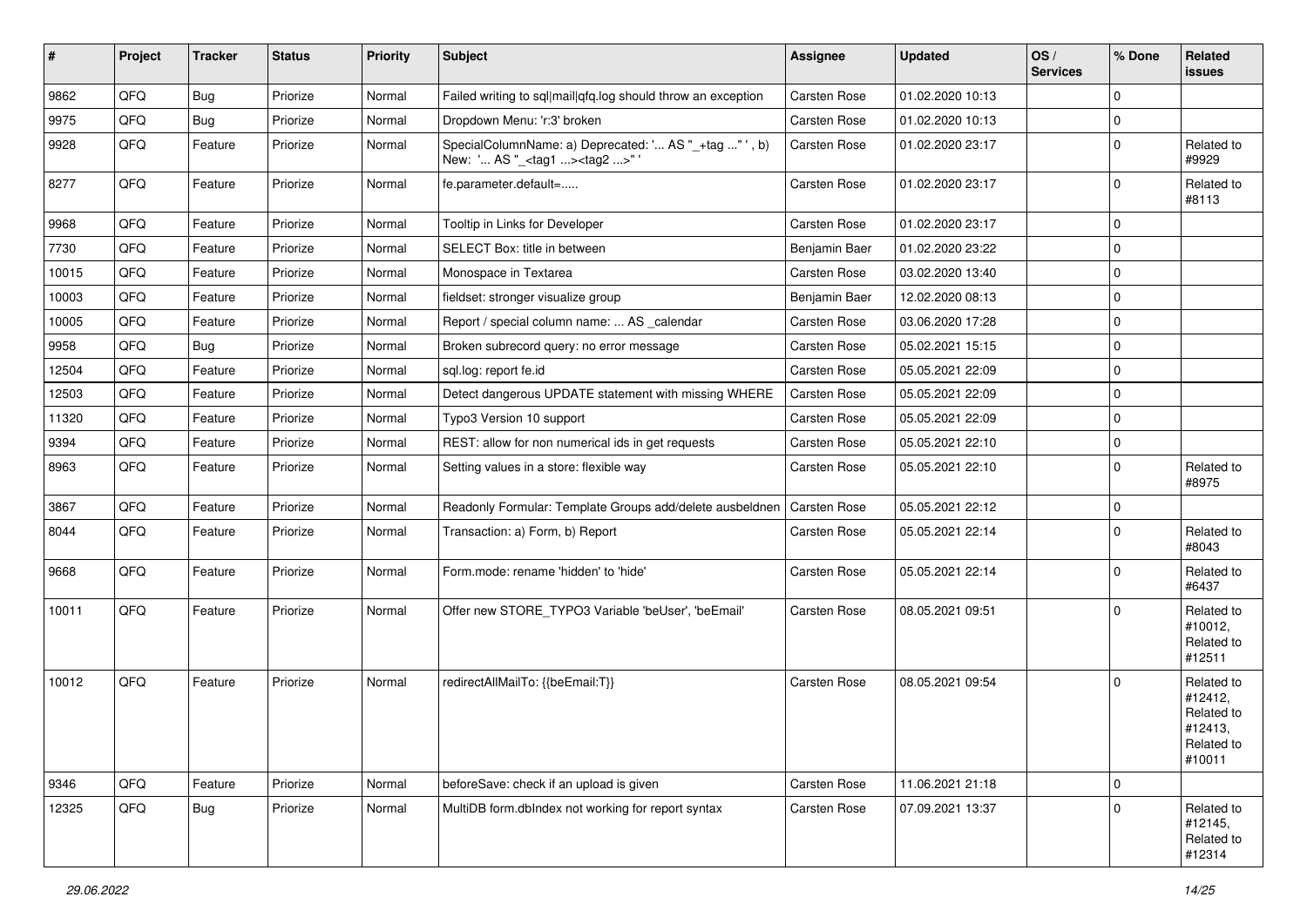| #     | Project | <b>Tracker</b> | <b>Status</b> | Priority | <b>Subject</b>                                                                                           | <b>Assignee</b> | <b>Updated</b>   | OS/<br><b>Services</b> | % Done       | <b>Related</b><br><b>issues</b>                                         |
|-------|---------|----------------|---------------|----------|----------------------------------------------------------------------------------------------------------|-----------------|------------------|------------------------|--------------|-------------------------------------------------------------------------|
| 9834  | QFQ     | Bug            | Priorize      | Normal   | Input elements with tag 'disabled' are missing on<br>form-submit: server option 'processReadOnly' broken | Carsten Rose    | 07.12.2021 16:43 |                        | $\Omega$     | Related to<br>#9691,<br>Related to<br>#5305, Has<br>duplicate<br>#12331 |
| 9135  | QFQ     | Feature        | Priorize      | Normal   | Progress Bar generic / replace old hourglass download<br>popup                                           | Benjamin Baer   | 03.01.2022 07:43 |                        | $\mathbf 0$  |                                                                         |
| 7965  | QFQ     | Feature        | Priorize      | Normal   | Input type 'text' with visual format - currency                                                          | Benjamin Baer   | 03.01.2022 07:45 |                        | $\pmb{0}$    |                                                                         |
| 4457  | QFQ     | Bug            | Priorize      | Normal   | typeahead: pressing return to select an item, saves the form<br>and closes the form.                     | Benjamin Baer   | 03.01.2022 08:01 |                        | $\mathbf 0$  | Related to<br>#4398                                                     |
| 6566  | QFQ     | Bug            | Priorize      | Normal   | Link Function 'delete': provided parameter missing on page<br>reload                                     | Benjamin Baer   | 03.01.2022 08:08 |                        | $\mathbf 0$  |                                                                         |
| 2665  | QFQ     | Bug            | Priorize      | Normal   | Dynamic Update funktioniert nicht, wenn beim<br>entsprechenden FormElement eine size angegeben ist.      | Benjamin Baer   | 03.01.2022 08:12 |                        | 30           |                                                                         |
| 6870  | QFQ     | Feature        | Priorize      | Normal   | Click on '_link' triggers an API call                                                                    | Benjamin Baer   | 03.01.2022 08:25 |                        | $\mathbf 0$  |                                                                         |
| 5366  | QFQ     | Feature        | Priorize      | Normal   | Saving with keyboard shortcuts                                                                           | Benjamin Baer   | 21.03.2022 09:47 |                        | $\mathbf 0$  |                                                                         |
| 6224  | QFQ     | Feature        | Priorize      | Normal   | Dynamic update: fade in/out fields                                                                       | Benjamin Baer   | 21.03.2022 09:50 |                        | $\pmb{0}$    |                                                                         |
| 5562  | QFQ     | Feature        | Priorize      | Normal   | Drag'n'Drop fuer Uploads                                                                                 | Benjamin Baer   | 21.03.2022 09:52 |                        | $\mathbf 0$  | Related to<br>#9706                                                     |
| 6801  | QFQ     | Feature        | Priorize      | Normal   | Fabric: Maximize / FullIscreen                                                                           | Benjamin Baer   | 21.03.2022 09:56 |                        | $\mathbf{0}$ |                                                                         |
| 6140  | QFQ     | Bug            | Priorize      | Normal   | QFQ DnD Sort: Locked fields                                                                              | Benjamin Baer   | 21.03.2022 09:56 |                        | $\pmb{0}$    |                                                                         |
| 10569 | QFQ     | Feature        | Priorize      | Normal   | link blank more safe                                                                                     | Enis Nuredini   | 25.03.2022 12:44 |                        | $\mathbf 0$  |                                                                         |
| 13900 | QFQ     | Feature        | Priorize      | Normal   | Selenium: Check das Cookie/PDF funktioniert                                                              | Enis Nuredini   | 25.03.2022 12:45 |                        | $\Omega$     |                                                                         |
| 13943 | QFQ     | Bug            | Priorize      | Normal   | unable to find formgroup                                                                                 | Enis Nuredini   | 28.05.2022 11:03 |                        | $\pmb{0}$    |                                                                         |
| 12452 | QFQ     | Feature        | Priorize      | Normal   | BaseURL: alsways with '/' at the end                                                                     | Carsten Rose    | 19.06.2022 13:45 |                        | $\mathbf 0$  | Related to<br>#10782                                                    |
| 14283 | QFQ     | Bug            | Priorize      | Normal   | HEIC / HEIF convert doesn't trigger                                                                      | Carsten Rose    | 19.06.2022 16:37 |                        | $\mathbf 0$  |                                                                         |
| 14371 | QFQ     | Feature        | Priorize      | Normal   | LDAP via REPORT                                                                                          | Carsten Rose    | 19.06.2022 16:37 |                        | $\mathbf 0$  |                                                                         |
| 14290 | QFQ     | Feature        | Priorize      | Normal   | FormEditor: Show Table Definition                                                                        | Carsten Rose    | 19.06.2022 16:37 |                        | $\mathbf 0$  |                                                                         |
| 13899 | QFQ     | <b>Bug</b>     | ToDo          | Normal   | Selenium: zum laufen bringen                                                                             | Enis Nuredini   | 25.03.2022 10:24 |                        | $\pmb{0}$    |                                                                         |
| 14303 | QFQ     | Bug            | ToDo          | Normal   | datetime broken with picker                                                                              | Enis Nuredini   | 17.06.2022 09:02 |                        | $\mathbf 0$  | Related to<br>#12630                                                    |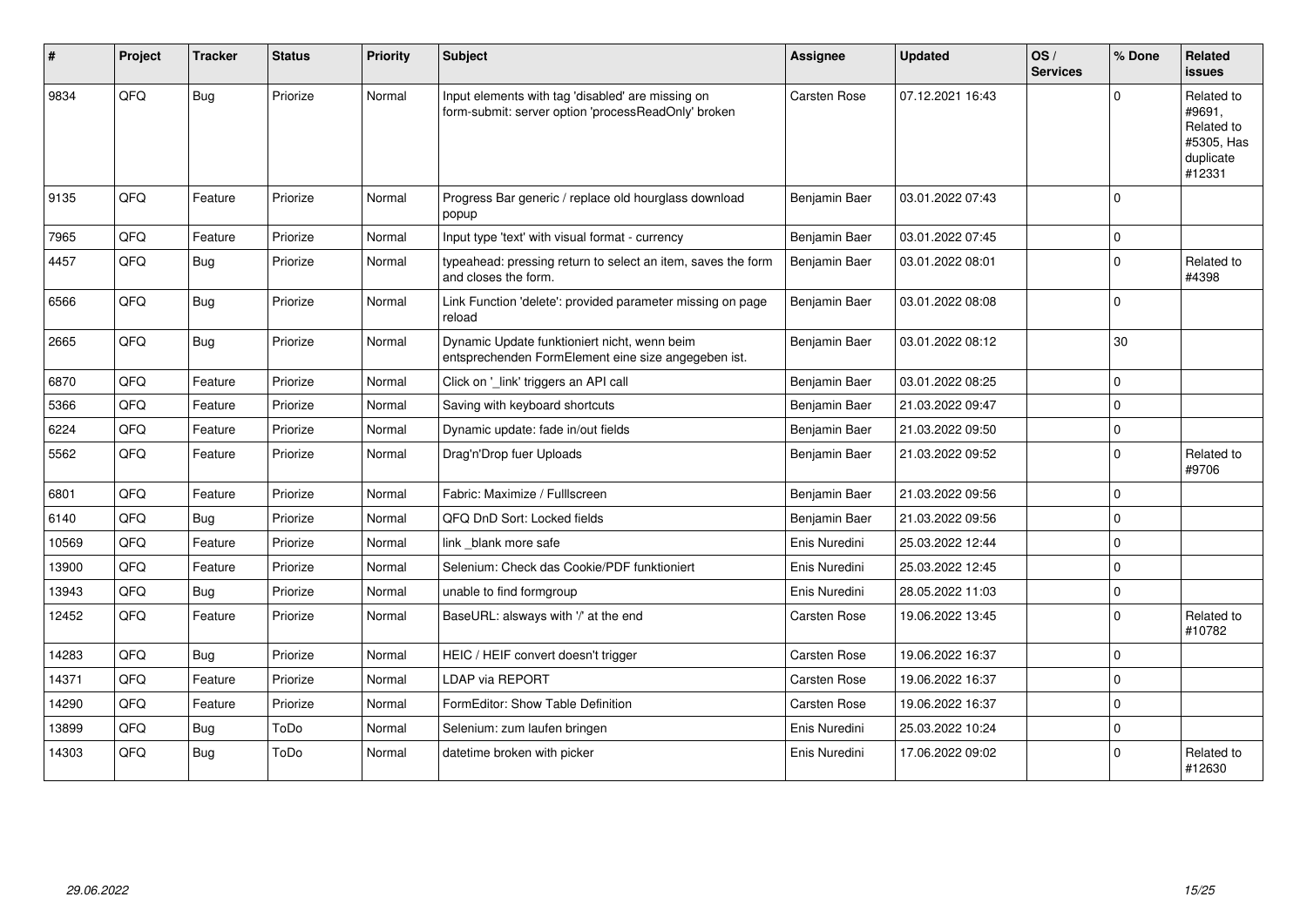| $\vert$ # | Project | <b>Tracker</b> | <b>Status</b> | <b>Priority</b> | <b>Subject</b>                                            | Assignee            | <b>Updated</b>   | OS/<br><b>Services</b> | % Done      | Related<br><b>issues</b>                                                                                                                                              |
|-----------|---------|----------------|---------------|-----------------|-----------------------------------------------------------|---------------------|------------------|------------------------|-------------|-----------------------------------------------------------------------------------------------------------------------------------------------------------------------|
| 12262     | QFQ     | Feature        | ToDo          | Normal          | Form buttons on top: more customable                      | Enis Nuredini       | 17.06.2022 10:44 |                        | $\Omega$    | Related to<br>#13945, Has<br>duplicate<br>#4046, Has<br>duplicate<br>#10080                                                                                           |
| 14320     | QFQ     | Feature        | ToDo          | Normal          | Allow specific HTML Tags and Attributes: general, TinyMCE | Enis Nuredini       | 17.06.2022 10:44 |                        | $\mathbf 0$ | Related to<br>#12664,<br>Related to<br>#12039,<br>Related to<br>#11702,<br>Related to<br>#7239,<br>Related to<br>#3708,<br>Related to<br>#3646,<br>Related to<br>#880 |
| 6250      | QFQ     | Feature        | In Progress   | Normal          | Enhance layout: a) Subrecord, b) Subrecord-Title          | Carsten Rose        | 01.02.2020 23:22 |                        | $\mathbf 0$ | Related to<br>#5391                                                                                                                                                   |
| 9691      | QFQ     | Bug            | In Progress   | Normal          | Checkbox: dynamic update > readonly                       | Carsten Rose        | 01.02.2020 23:22 |                        | 50          | Related to<br>#9834                                                                                                                                                   |
| 10443     | QFQ     | Feature        | In Progress   | Normal          | Konzept_api / _live                                       | Carsten Rose        | 07.05.2020 09:39 |                        | $\pmb{0}$   |                                                                                                                                                                       |
| 11076     | QFQ     | Feature        | In Progress   | Normal          | SELECT  AS _websocket                                     | Carsten Rose        | 30.08.2020 17:49 |                        | $\pmb{0}$   |                                                                                                                                                                       |
| 5695      | QFQ     | Feature        | In Progress   | Normal          | Multiform                                                 | Carsten Rose        | 02.01.2021 18:38 |                        | $\pmb{0}$   |                                                                                                                                                                       |
| 4194      | QFQ     | Feature        | In Progress   | Normal          | Bootstrap 4 ist jetzt offiziel                            |                     | 03.05.2021 20:47 |                        | $\mathbf 0$ | Related to<br>#10114                                                                                                                                                  |
| 12439     | QFQ     | Feature        | In Progress   | Normal          | TinyMCE Paste from Word & Character Count/Limit           | Carsten Rose        | 05.05.2021 22:15 |                        | $\pmb{0}$   |                                                                                                                                                                       |
| 10661     | QFQ     | <b>Bug</b>     | In Progress   | Normal          | Typo3 Warnungen                                           | Carsten Rose        | 07.09.2021 13:23 |                        | $\pmb{0}$   | Related to<br>#12440                                                                                                                                                  |
| 10793     | QFQ     | Feature        | In Progress   | Normal          | <b>Update NPM Packages</b>                                | Carsten Rose        | 07.09.2021 13:25 |                        | $30\,$      |                                                                                                                                                                       |
| 11980     | QFQ     | Feature        | In Progress   | Normal          | protected verzeichnis MUSS geschützt werden               | <b>Carsten Rose</b> | 07.09.2021 13:30 |                        | $\mathbf 0$ |                                                                                                                                                                       |
| 13330     | QFQ     | Feature        | In Progress   | Normal          | Multi Form: Upload                                        | Carsten Rose        | 07.11.2021 12:40 |                        | 50          | Related to<br>#9706                                                                                                                                                   |
| 12440     | QFQ     | Feature        | In Progress   | Normal          | Typo3 V10 upgrade (durchfuehren und testen)               | Carsten Rose        | 21.03.2022 09:53 |                        | 50          | Related to<br>#12357,<br>Related to<br>#12067,<br>Related to<br>#10661                                                                                                |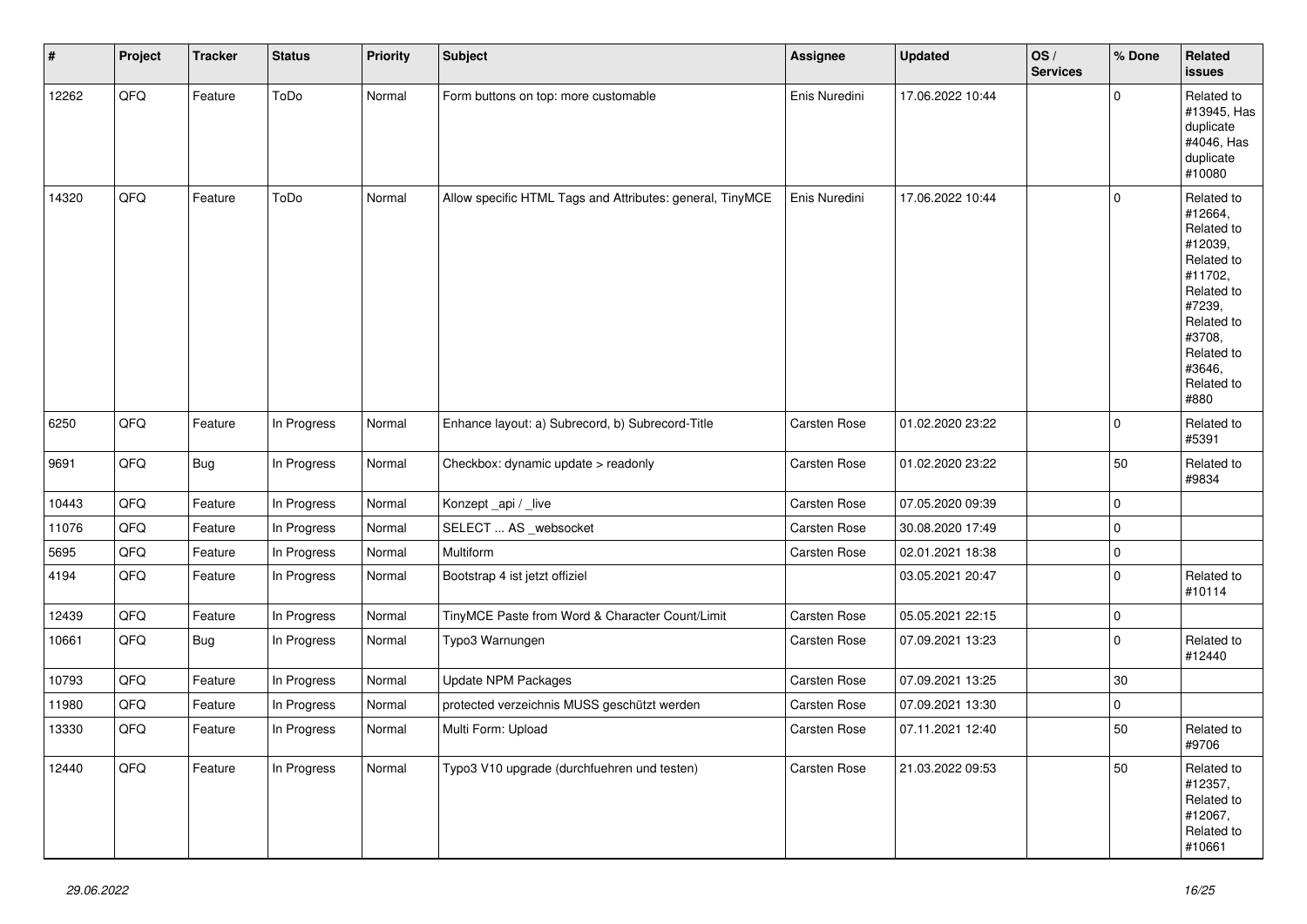| #     | Project | <b>Tracker</b> | <b>Status</b>              | <b>Priority</b> | <b>Subject</b>                                                                       | Assignee            | <b>Updated</b>   | OS/<br><b>Services</b> | % Done      | Related<br><b>issues</b>                                                                                                       |
|-------|---------|----------------|----------------------------|-----------------|--------------------------------------------------------------------------------------|---------------------|------------------|------------------------|-------------|--------------------------------------------------------------------------------------------------------------------------------|
| 11517 | QFO     | <b>Bug</b>     | In Progress                | Normal          | extraButtonInfo Broken for multiple FormElements                                     | Carsten Rose        | 12.05.2022 13:12 |                        | $\Omega$    | Related to<br>#7890,<br>Related to<br>#3811, Has<br>duplicate<br>#10905, Has<br>duplicate<br>#10553, Has<br>duplicate<br>#6779 |
| 14175 | QFQ     | <b>Bug</b>     | In Progress                | Normal          | Opening a form with no QFQ Session cookie fails                                      | Carsten Rose        | 03.06.2022 10:40 |                        | $\Omega$    |                                                                                                                                |
| 14323 | QFQ     | Bug            | In Progress                | Normal          | Report: render=both single - no impact                                               | Carsten Rose        | 19.06.2022 18:31 |                        | $\mathbf 0$ |                                                                                                                                |
| 12630 | QFQ     | Feature        | In Progress                | Normal          | Input: date[time]: min / max values                                                  | Enis Nuredini       | 20.06.2022 18:31 |                        | $\Omega$    | Related to<br>#10096,<br>Related to<br>#14302,<br>Related to<br>#14303                                                         |
| 13566 | QFQ     | Feature        | Ready to sync<br>(develop) | Normal          | Delete config-example.qfq.php file                                                   | Carsten Rose        | 23.12.2021 09:25 |                        | 0           |                                                                                                                                |
| 8316  | QFQ     | Bug            | Feedback                   | Normal          | Documentation/Behaviour for Nested Queries and<br>Record-Store confusing             | Nicola Chiapolini   | 20.11.2019 09:14 |                        | 0           |                                                                                                                                |
| 9898  | QFQ     | <b>Bug</b>     | Feedback                   | Normal          | Formular trotz Timeout gespeichert                                                   | Benjamin Baer       | 01.02.2020 15:56 |                        | $\mathbf 0$ |                                                                                                                                |
| 9535  | QFQ     | <b>Bug</b>     | Feedback                   | Normal          | Report:  AS '_vertical' - column to wide - vertical >> rot45,<br>rot90               | Benjamin Baer       | 01.02.2020 15:56 |                        | $\Omega$    |                                                                                                                                |
| 10124 | QFQ     | Feature        | Feedback                   | Normal          | qfq AAI-Login                                                                        | Karin Niffeler      | 07.05.2020 09:36 |                        | $\mathbf 0$ |                                                                                                                                |
| 11347 | QFQ     | Bug            | Feedback                   | Normal          | If Bedingungen funktionieren nicht korrekt                                           | Christoph Fuchs     | 21.03.2021 20:37 |                        | 0           |                                                                                                                                |
| 5894  | QFQ     | Feature        | Feedback                   | Normal          | Typeahead in Report: show/hide rows dynamically                                      | <b>Carsten Rose</b> | 18.02.2022 08:50 |                        | $\Omega$    | Related to<br>#5893.<br>Related to<br>#5885                                                                                    |
| 12546 | QFQ     | Bug            | Feedback                   | Normal          | Branch 'Development' - Unit Tests mit dirty workaround<br>angepasst                  | Carsten Rose        | 19.03.2022 17:48 |                        | $\Omega$    |                                                                                                                                |
| 13767 | QFQ     | <b>Bug</b>     | Feedback                   | Normal          | date/time-picker: required shows up/down button orange                               | Enis Nuredini       | 16.05.2022 23:16 |                        | $\mathbf 0$ |                                                                                                                                |
| 13572 | QFG     | Feature        | Feedback                   | Normal          | Form Load: misleading error message on trying to load non<br>existent primary record | Enis Nuredini       | 16.05.2022 23:16 |                        | 100         |                                                                                                                                |
| 10782 | QFQ     | Feature        | Feedback                   | Normal          | Tiny MCE: Image Upload                                                               | Enis Nuredini       | 16.05.2022 23:16 |                        | $\mathbf 0$ | Related to<br>#12452                                                                                                           |
| 12584 | QFQ     | Feature        | Feedback                   | Normal          | T3 v10 migration script: replace alias-patterns (v11)                                | Carsten Rose        | 28.05.2022 11:12 |                        | 100         |                                                                                                                                |
| 9579  | QFO     | Feature        | Some day<br>maybe          | Normal          | Multiform with Process Row                                                           | Carsten Rose        | 11.12.2019 16:01 |                        | 0           |                                                                                                                                |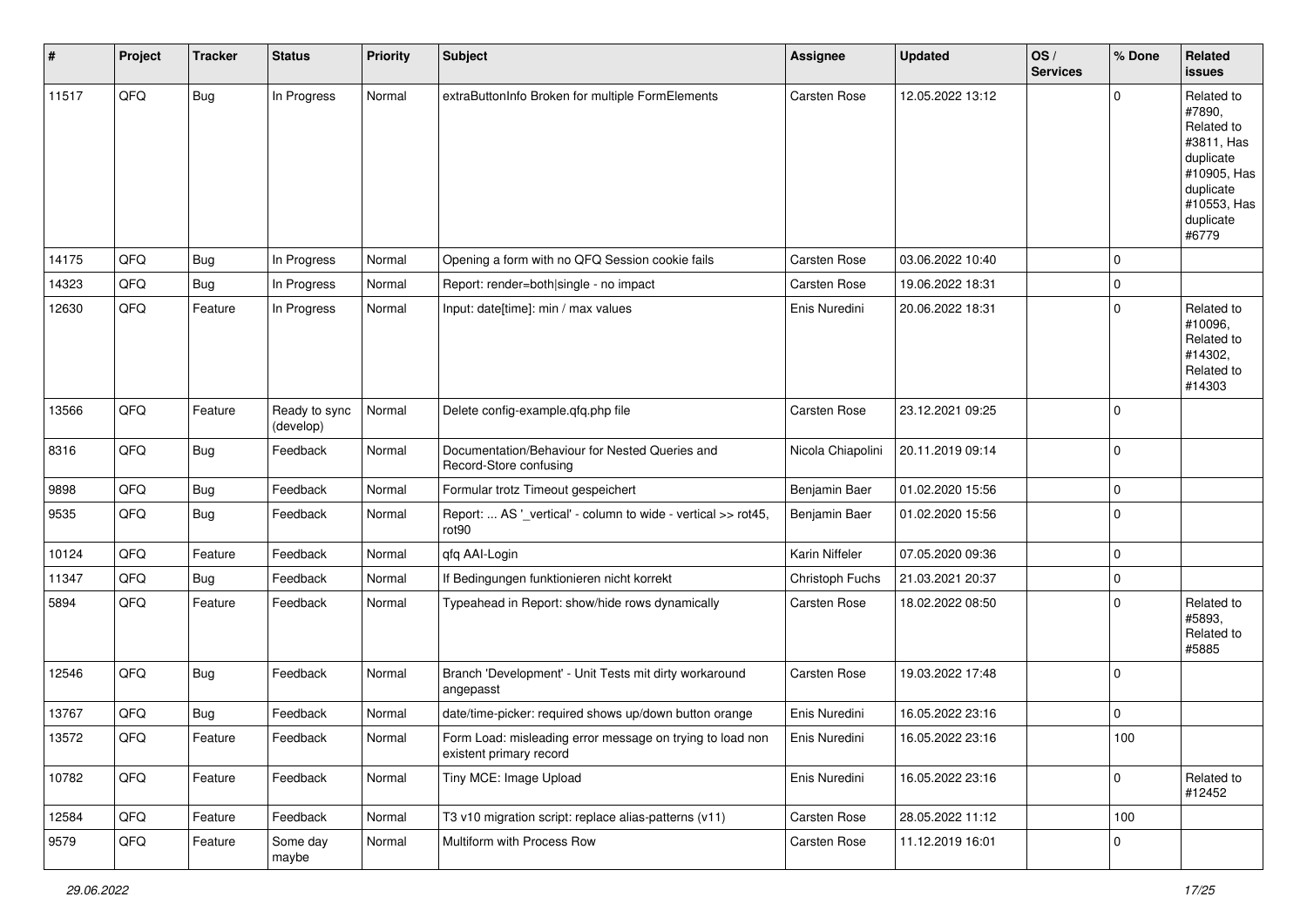| #    | Project | <b>Tracker</b> | <b>Status</b>     | <b>Priority</b> | <b>Subject</b>                                                                                            | <b>Assignee</b> | <b>Updated</b>   | OS/<br><b>Services</b> | % Done      | Related<br><b>issues</b> |
|------|---------|----------------|-------------------|-----------------|-----------------------------------------------------------------------------------------------------------|-----------------|------------------|------------------------|-------------|--------------------------|
| 9704 | QFQ     | Feature        | Some day<br>maybe | Normal          | Thumbnails Generieren beim Splitten von PDF Files                                                         | Carsten Rose    | 11.12.2019 16:01 |                        | $\Omega$    |                          |
| 8106 | QFQ     | Bug            | Some day<br>maybe | Normal          | Dynamic Update: Feld kann nicht auf empty zurückgesetzt<br>werden                                         | Carsten Rose    | 11.12.2019 16:01 |                        | $\mathbf 0$ |                          |
| 8894 | QFQ     | Feature        | Some day<br>maybe | Normal          | Documentation Tags Usable in QFQ Application                                                              | Carsten Rose    | 11.12.2019 16:01 |                        | $\mathbf 0$ |                          |
| 8892 | QFQ     | Feature        | Some day<br>maybe | Normal          | Display and Edit SQL Comments in Form Editor                                                              | Carsten Rose    | 11.12.2019 16:01 |                        | $\Omega$    |                          |
| 9020 | QFQ     | Bug            | Some day<br>maybe | Normal          | radio mit buttonClass und dynamicUpdate lassen sich nicht<br>kombinieren                                  |                 | 11.12.2019 16:01 |                        | $\mathbf 0$ |                          |
| 6992 | QFQ     | Feature        | Some day<br>maybe | Normal          | DB exception: Syntax Highlight                                                                            |                 | 11.12.2019 16:01 |                        | $\mathbf 0$ | Related to<br>#5450      |
| 7108 | QFQ     | Feature        | Some day<br>maybe | Normal          | QFQ Wrap Elements                                                                                         |                 | 11.12.2019 16:01 |                        | $\Omega$    |                          |
| 7107 | QFQ     | Feature        | Some day<br>maybe | Normal          | Showcase Registration Tool: Anmeldung / Administration :<br>Liste Anmeldungen / Emaileinaldung            | Carsten Rose    | 11.12.2019 16:01 |                        | $\Omega$    |                          |
| 7106 | QFQ     | Feature        | Some day<br>maybe | Normal          | Beispiel Nummerierung von Rows in Report                                                                  |                 | 11.12.2019 16:01 |                        | $\Omega$    |                          |
| 7105 | QFQ     | Feature        | Some day<br>maybe | Normal          | Beispiel wie man in einer zweiten Tabelle speichert.                                                      |                 | 11.12.2019 16:01 |                        | $\mathbf 0$ |                          |
| 7104 | QFQ     | Feature        | Some day<br>maybe | Normal          | Manual: hint about escaping if '\r' appears in mail body                                                  |                 | 11.12.2019 16:01 |                        | $\Omega$    |                          |
| 7336 | QFQ     | Feature        | Some day<br>maybe | Normal          | PDF Upload: disallow PDFs with specific Meta information                                                  | Carsten Rose    | 11.12.2019 16:01 |                        | $\Omega$    |                          |
| 5783 | QFQ     | Feature        | Some day<br>maybe | Normal          | <b>BPMN View/Edit</b>                                                                                     |                 | 11.12.2019 16:02 |                        | $\pmb{0}$   |                          |
| 6083 | QFQ     | Feature        | Some day<br>maybe | Normal          | Dynamic Update: Value Check via SQL                                                                       |                 | 11.12.2019 16:02 |                        | $\Omega$    |                          |
| 6299 | QFQ     | Feature        | Some day<br>maybe | Normal          | Attack detection: log table with invalid SIP access                                                       |                 | 11.12.2019 16:02 |                        | $\Omega$    | Related to<br>#3947      |
| 6288 | QFQ     | Feature        | Some day<br>maybe | Normal          | Best Practice: Erklaeren wie man ein Formular ganz in<br>weiss' erstellen kann                            |                 | 11.12.2019 16:02 |                        | $\Omega$    |                          |
| 6515 | QFQ     | Feature        | Some day<br>maybe | Normal          | Formular: Felder dynamisch ein/ausblenden                                                                 |                 | 11.12.2019 16:02 |                        | $\mathbf 0$ |                          |
| 6715 | QFQ     | Feature        | Some day<br>maybe | Normal          | Code-Refactoring: dbArray vereinheitlichen                                                                | Carsten Rose    | 11.12.2019 16:02 |                        | $\Omega$    |                          |
| 4349 | QFQ     | Feature        | Some day<br>maybe | Normal          | link download: downloaded external URL to<br>deliver/concatenate - check mimetipe and handle it correctly | Carsten Rose    | 11.12.2019 16:02 |                        | $\Omega$    |                          |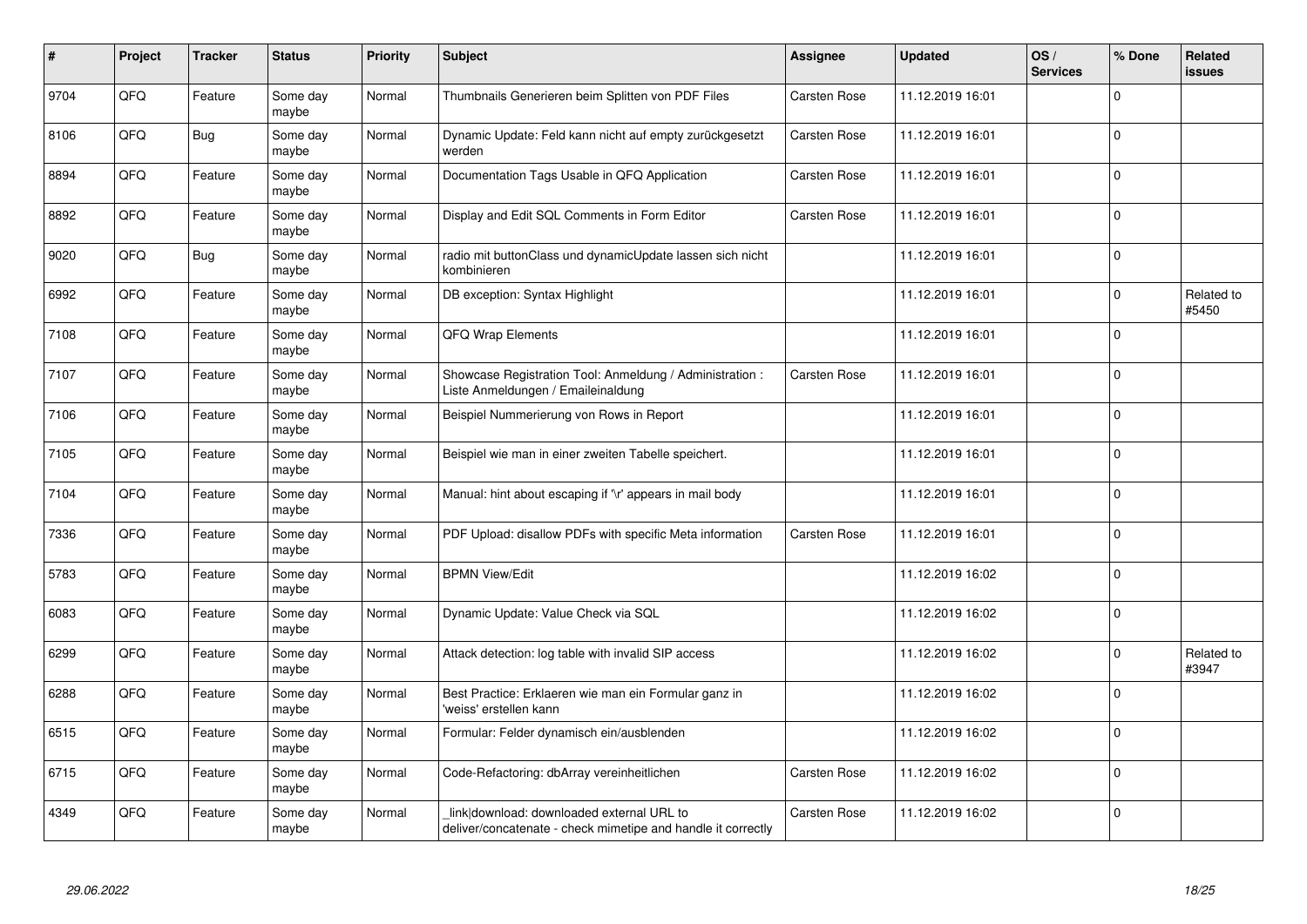| ∦    | Project | <b>Tracker</b> | <b>Status</b>     | <b>Priority</b> | Subject                                                                                                                       | Assignee      | <b>Updated</b>   | OS/<br><b>Services</b> | % Done      | Related<br><b>issues</b>                    |
|------|---------|----------------|-------------------|-----------------|-------------------------------------------------------------------------------------------------------------------------------|---------------|------------------|------------------------|-------------|---------------------------------------------|
| 4442 | QFQ     | Feature        | Some day<br>maybe | Normal          | Special Column Name: _link - new symbol G (Glyph) to<br>choose any available symbol                                           |               | 11.12.2019 16:02 |                        | $\Omega$    |                                             |
| 4441 | QFQ     | Bug            | Some day<br>maybe | Normal          | \$_SERVER Vars sollten nur aus dem Store genommen<br>werden - Code entsprechend anpassen.                                     |               | 11.12.2019 16:02 |                        | $\mathbf 0$ |                                             |
| 4440 | QFQ     | Feature        | Some day<br>maybe | Normal          | Manual.rst: explain how to. expand PHP Session to 4h                                                                          |               | 11.12.2019 16:02 |                        | $\Omega$    |                                             |
| 4420 | QFQ     | Feature        | Some day<br>maybe | Normal          | Client: Local Storage - store the changes of a form, local in<br>the browser.                                                 | Benjamin Baer | 11.12.2019 16:02 |                        | $\mathbf 0$ |                                             |
| 4444 | QFQ     | Feature        | Some day<br>maybe | Normal          | FE.type=upload: detect mime type                                                                                              |               | 11.12.2019 16:02 |                        | 0           | Related to<br>#4303                         |
| 4839 | QFQ     | Feature        | Some day<br>maybe | Normal          | qfq-handle in <head> Abschnitt</head>                                                                                         | Carsten Rose  | 11.12.2019 16:02 |                        | $\Omega$    |                                             |
| 4974 | QFQ     | Feature        | Some day<br>maybe | Normal          | Long polling - inform all listening clients of changes                                                                        |               | 11.12.2019 16:02 |                        | $\Omega$    |                                             |
| 4956 | QFQ     | Feature        | Some day<br>maybe | Normal          | Sendmail: Benutzerdefinierte Headers                                                                                          | Carsten Rose  | 11.12.2019 16:02 |                        | $\Omega$    |                                             |
| 5160 | QFQ     | Feature        | Some day<br>maybe | Normal          | QFQ collaborative / together.js, ShareJS, y-js, collaborative,                                                                |               | 11.12.2019 16:02 |                        | $\mathbf 0$ |                                             |
| 5129 | QFQ     | Feature        | Some day<br>maybe | Normal          | Reports: SQL fuer x Achse und y Achse                                                                                         |               | 11.12.2019 16:02 |                        | $\Omega$    |                                             |
| 3291 | QFQ     | Feature        | Some day<br>maybe | Normal          | AutoCron websiteToken                                                                                                         | Carsten Rose  | 11.12.2019 16:02 |                        | $\mathbf 0$ | Related to<br>#4250                         |
| 3285 | QFQ     | Feature        | Some day<br>maybe | Normal          | Zeichenlimit pro Feld: textarea / editor                                                                                      | Carsten Rose  | 11.12.2019 16:02 |                        | $\Omega$    |                                             |
| 3385 | QFQ     | Feature        | Some day<br>maybe | Normal          | templateGroup: insert/update/delete non primary records                                                                       | Carsten Rose  | 11.12.2019 16:02 |                        | $\Omega$    |                                             |
| 3350 | QFQ     | Feature        | Some day<br>maybe | Normal          | FormEditor: Hilfetext hinter 'checktype'                                                                                      | Carsten Rose  | 11.12.2019 16:02 |                        | $\Omega$    |                                             |
| 3349 | QFQ     | <b>Bug</b>     | Some day<br>maybe | Normal          | config.qfq.ini: a) vertraegt keine '=' im Value (z.B. Passwort),<br>b) Values sollten in ticks einschliessbar sein (spaces, ) | Carsten Rose  | 11.12.2019 16:02 |                        | $\mathbf 0$ |                                             |
| 3332 | QFQ     | Feature        | Some day<br>maybe | Normal          | Uploads: Thumbnails, Details zum hochgeladenen File                                                                           | Carsten Rose  | 11.12.2019 16:02 |                        | $\Omega$    | Related to<br>#3264,<br>Related to<br>#5333 |
| 3331 | QFQ     | Feature        | Some day<br>maybe | Normal          | Default Tooltip fuer _page? Links: mit Form und Record ID                                                                     | Carsten Rose  | 11.12.2019 16:02 |                        | $\mathbf 0$ |                                             |
| 3495 | QFQ     | Feature        | Some day<br>maybe | Normal          | Predifined Parameter werden nicht in '+' (add new record)<br>SIP gerendert.                                                   |               | 11.12.2019 16:02 |                        | $\mathbf 0$ |                                             |
| 3458 | QFO     | Feature        | Some day<br>maybe | Normal          | Display 'Edit Form Element'-Checkbox on form: should<br>depend on FE Group                                                    | Carsten Rose  | 11.12.2019 16:02 |                        | $\mathbf 0$ | Related to<br>#3447                         |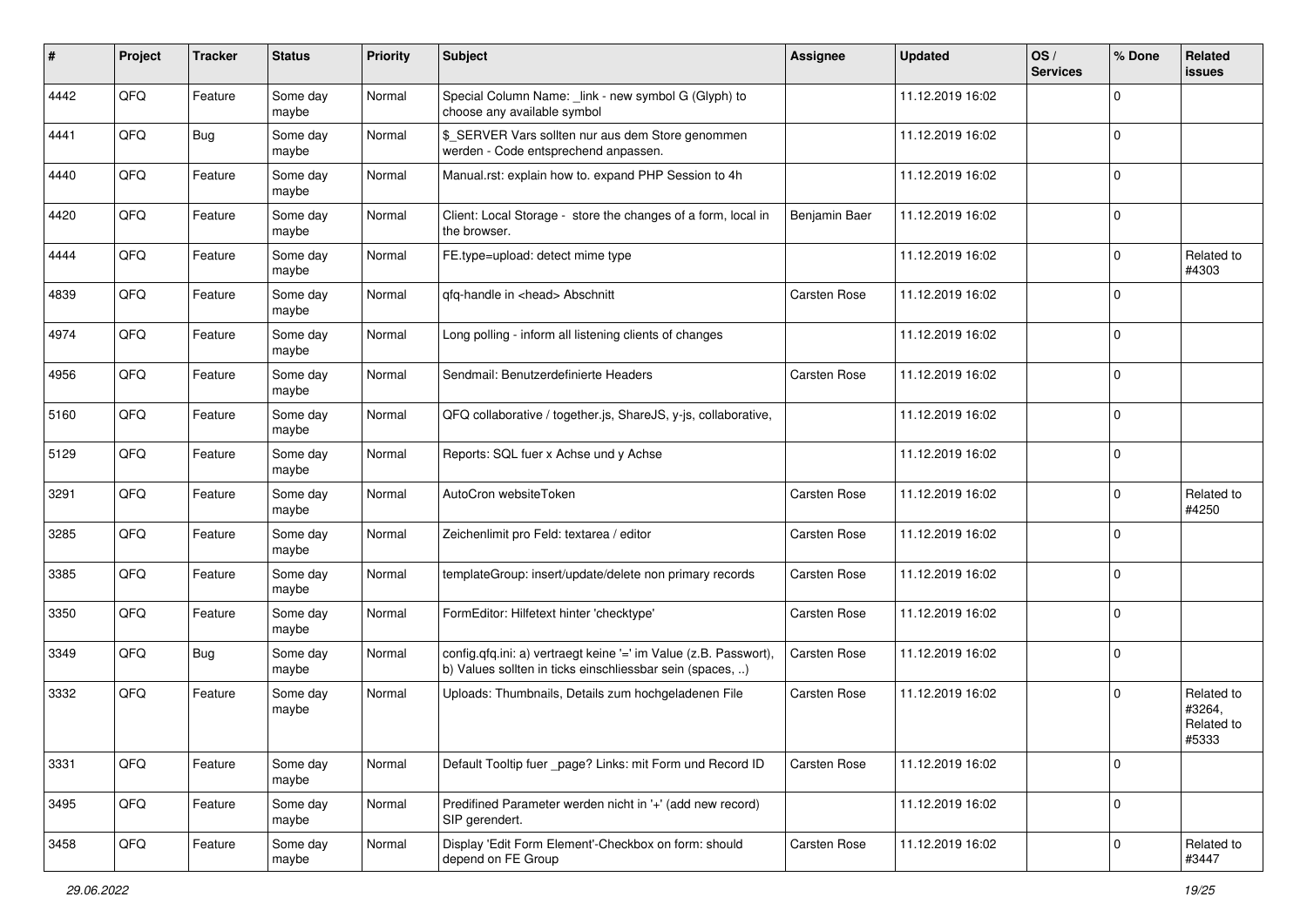| $\#$ | Project | <b>Tracker</b> | <b>Status</b>     | <b>Priority</b> | <b>Subject</b>                                                                                                                                           | Assignee            | <b>Updated</b>   | OS/<br><b>Services</b> | % Done      | Related<br><b>issues</b> |
|------|---------|----------------|-------------------|-----------------|----------------------------------------------------------------------------------------------------------------------------------------------------------|---------------------|------------------|------------------------|-------------|--------------------------|
| 3457 | QFQ     | Feature        | Some day<br>maybe | Normal          | LDAP: concat multi values to one single entry                                                                                                            | <b>Carsten Rose</b> | 11.12.2019 16:02 |                        | $\Omega$    |                          |
| 3415 | QFQ     | Feature        | Some day<br>maybe | Normal          | FE Login Box Templatefile                                                                                                                                | Benjamin Baer       | 11.12.2019 16:02 |                        | $\mathbf 0$ |                          |
| 3402 | QFQ     | Feature        | Some day<br>maybe | Normal          | Syntax Highlighting via CodeMirror                                                                                                                       | Carsten Rose        | 11.12.2019 16:02 |                        | 100         | Related to<br>#3207      |
| 3617 | QFQ     | Feature        | Some day<br>maybe | Normal          | Load javascripts at bottom                                                                                                                               |                     | 11.12.2019 16:02 |                        | $\mathbf 0$ |                          |
| 3588 | QFQ     | Bug            | Some day<br>maybe | Normal          | templateGroup: versteckte Elemente werden weiterhin<br>gespeichert.                                                                                      | Carsten Rose        | 11.12.2019 16:02 |                        | $\mathbf 0$ |                          |
| 3708 | QFQ     | Feature        | Some day<br>maybe | Normal          | Form: input - 'specialchars', 'none'  gewisse tags erlauben,<br>andere verbieten                                                                         | Carsten Rose        | 11.12.2019 16:02 |                        | $\Omega$    | Related to<br>#14320     |
| 3692 | QFQ     | Feature        | Some day<br>maybe | Normal          | QFQ Webseite                                                                                                                                             | Benjamin Baer       | 11.12.2019 16:02 |                        | $\Omega$    | Related to<br>#5033      |
| 3682 | QFQ     | Bug            | Some day<br>maybe | Normal          | Dynamic update: Radio buttons                                                                                                                            | Carsten Rose        | 11.12.2019 16:02 |                        | $\mathbf 0$ |                          |
| 3677 | QFQ     | Feature        | Some day<br>maybe | Normal          | wkhtmltopdf: FE User access prohibited, if client IP changes -<br>\$TYPO3_CONF_VARS[FE][lockIP]                                                          | <b>Carsten Rose</b> | 11.12.2019 16:02 |                        | 0           |                          |
| 3666 | QFQ     | Feature        | Some day<br>maybe | Normal          | a) Performance Messung: mysql_real_escape_string() im<br>Vergleich zu str_replace(), b) doppeltes Aufrufen von<br>mysql_real_escape_string()             | Carsten Rose        | 11.12.2019 16:02 |                        | $\mathbf 0$ |                          |
| 3646 | QFQ     | Feature        | Some day<br>maybe | Normal          | Moeglichkeit HTML Tags in Reports auszugeben (zu<br>enkodieren: htmlspecialchars)                                                                        |                     | 11.12.2019 16:02 |                        | $\Omega$    | Related to<br>#14320     |
| 3811 | QFQ     | Bug            | Some day<br>maybe | Normal          | Dynamic Update: extraButtonInfo - Text aktualisieren                                                                                                     | Carsten Rose        | 11.12.2019 16:03 |                        | $\Omega$    | Related to<br>#11517     |
| 3750 | QFQ     | Bug            | Some day<br>maybe | Normal          | FE in a row: if one violates check, all are red                                                                                                          | Carsten Rose        | 11.12.2019 16:03 |                        | $\mathbf 0$ |                          |
| 3879 | QFQ     | Feature        | Some day<br>maybe | Normal          | Form 'FormElement': Beim Feld 'name' rechts in der Notiz<br>einen Link einblenden - a) aktuelle Definition anzeigen, b)<br>Spalte in der Tabelle anlegen |                     | 11.12.2019 16:03 |                        | $\mathbf 0$ |                          |
| 3878 | QFQ     | Feature        | Some day<br>maybe | Normal          | Form 'FormElement': Spalte 'name' typeAhead mit<br>Spaltennamen der Primarytable.                                                                        |                     | 11.12.2019 16:03 |                        | $\mathbf 0$ |                          |
| 3877 | QFQ     | Feature        | Some day<br>maybe | Normal          | FormEditor: die Felder die aktuell nicht gebraucht werden nur   Carsten Rose<br>auf readonly/disabled setzen (nicht ausblenden > das irritiert.          |                     | 11.12.2019 16:03 |                        | $\mathbf 0$ |                          |
| 3941 | QFQ     | Feature        | Some day<br>maybe | Normal          | sqlAfter: es sollten mehrere moeglich sein                                                                                                               | Carsten Rose        | 11.12.2019 16:03 |                        | $\mathbf 0$ | Related to<br>#3942      |
| 3905 | QFQ     | Feature        | Some day<br>maybe | Normal          | Documentation: Best Practice anhand eines Online<br>Bewerbungstools                                                                                      | Carsten Rose        | 11.12.2019 16:03 |                        | 0           |                          |
| 3900 | QFQ     | Feature        | Some day<br>maybe | Normal          | Extend documentation of 'Copy / Paste'                                                                                                                   | Carsten Rose        | 11.12.2019 16:03 |                        | $\mathbf 0$ | Related to<br>#3899      |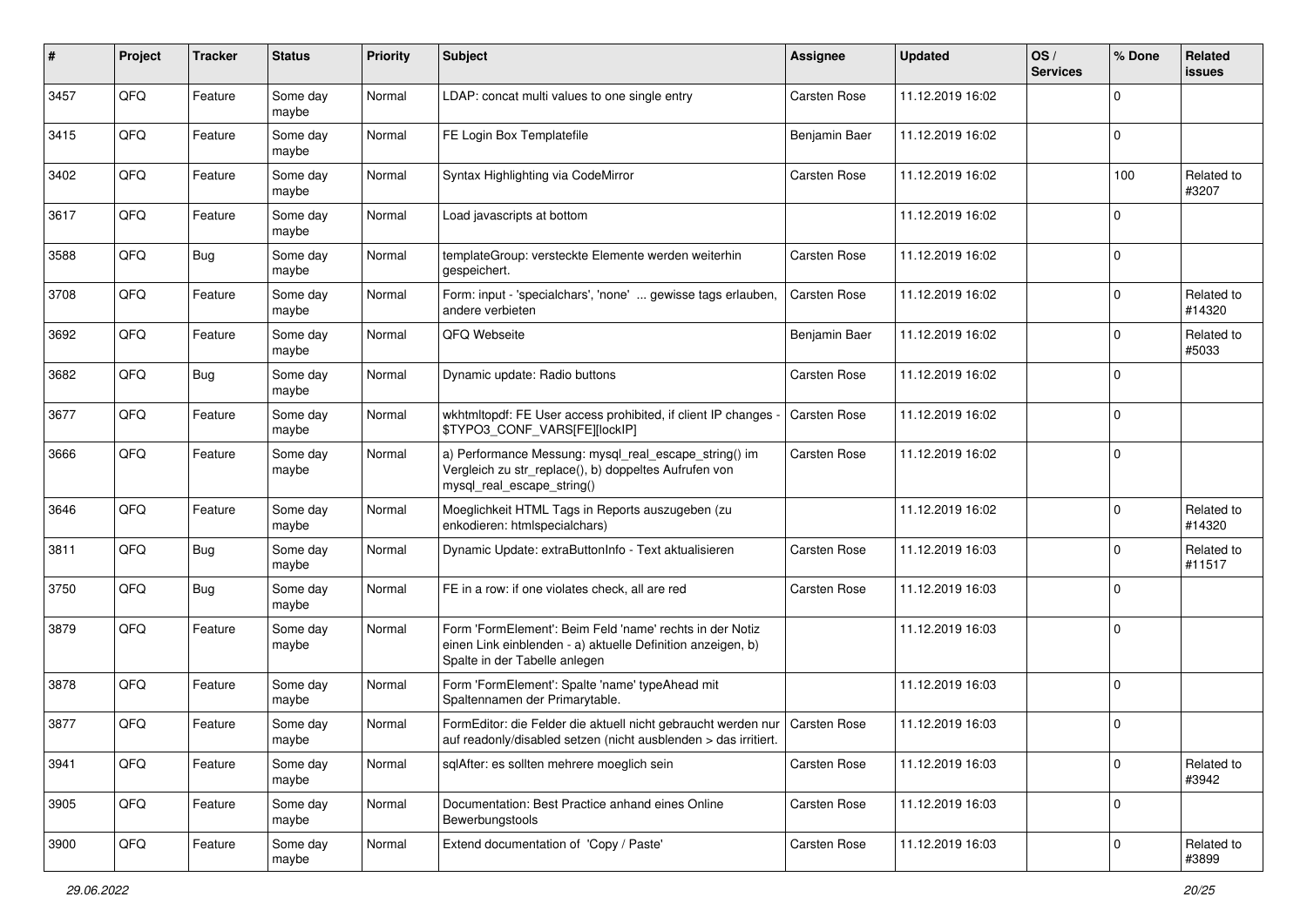| #    | Project | <b>Tracker</b> | <b>Status</b>     | <b>Priority</b> | <b>Subject</b>                                                                                                       | <b>Assignee</b> | <b>Updated</b>   | OS/<br><b>Services</b> | % Done      | Related<br><b>issues</b>                    |
|------|---------|----------------|-------------------|-----------------|----------------------------------------------------------------------------------------------------------------------|-----------------|------------------|------------------------|-------------|---------------------------------------------|
| 3895 | QFQ     | Bug            | Some day<br>maybe | Normal          | typeahead pedantic: on lehrkredit Idap webpass - if only one<br>person is in dropdown, such person can't be selected | Carsten Rose    | 11.12.2019 16:03 |                        | $\mathbf 0$ |                                             |
| 3882 | QFQ     | Bug            | Some day<br>maybe | Normal          | templateGroup: disable 'add' if limit is reached - funktioniert<br>nicht wenn bereits records existierten            | Carsten Rose    | 11.12.2019 16:03 |                        | $\mathbf 0$ |                                             |
| 4008 | QFQ     | Bug            | Some day<br>maybe | Normal          | FormElemen.type=sendmail: wrong 'TO' if 'real<br>name <rea@mail.to>' is used</rea@mail.to>                           | Carsten Rose    | 11.12.2019 16:03 |                        | $\Omega$    |                                             |
| 3991 | QFQ     | Feature        | Some day<br>maybe | Normal          | report: Columnname '_skipWrap' skips 'fbeg', 'fend'                                                                  | Carsten Rose    | 11.12.2019 16:03 |                        | $\mathbf 0$ |                                             |
| 3947 | QFQ     | Feature        | Some day<br>maybe | Normal          | Attack detectect: logout current user                                                                                | Carsten Rose    | 11.12.2019 16:03 |                        | $\mathbf 0$ | Related to<br>#5458,<br>Related to<br>#6299 |
| 3942 | QFQ     | Feature        | Some day<br>maybe | Normal          | Action Elemente: neu generierte IDs via FE weitergeben                                                               | Carsten Rose    | 11.12.2019 16:03 |                        | $\Omega$    | Related to<br>#3941                         |
| 4027 | QFQ     | Feature        | Some day<br>maybe | Normal          | Missing: orange 'check' / 'bullet'                                                                                   |                 | 11.12.2019 16:03 |                        | $\mathbf 0$ |                                             |
| 4026 | QFQ     | Feature        | Some day<br>maybe | Normal          | sqlLog.sql: log number of FE.id                                                                                      | Carsten Rose    | 11.12.2019 16:03 |                        | $\Omega$    | Related to<br>#5458                         |
| 4018 | QFQ     | Feature        | Some day<br>maybe | Normal          | typeahead: solve problem with potential long query<br>parameter                                                      | Carsten Rose    | 11.12.2019 16:03 |                        | $\Omega$    |                                             |
| 4197 | QFQ     | Feature        | Some day<br>maybe | Normal          | Unit Test fuer JSON Stream von QuickFormQuery.php ><br>doForm()                                                      | Carsten Rose    | 11.12.2019 16:03 |                        | $\mathbf 0$ |                                             |
| 4138 | QFQ     | Bug            | Some day<br>maybe | Normal          | style fehlt                                                                                                          |                 | 11.12.2019 16:03 |                        | 0           |                                             |
| 4122 | QFQ     | Bug            | Some day<br>maybe | Normal          | file: Render Mode hat keinen Effekt                                                                                  |                 | 11.12.2019 16:03 |                        | $\Omega$    |                                             |
| 4293 | QFQ     | <b>Bug</b>     | Some day<br>maybe | Normal          | Download broken if token 'd:' is missing - but no error<br>message                                                   | Carsten Rose    | 11.12.2019 16:03 |                        | $\Omega$    | Related to<br>#7514                         |
| 4259 | QFQ     | Feature        | Some day<br>maybe | Normal          | Instant trigger a cron job                                                                                           | Carsten Rose    | 11.12.2019 16:03 |                        | $\Omega$    |                                             |
| 1623 | QFQ     | Feature        | Some day<br>maybe | Normal          | RealURL                                                                                                              |                 | 11.12.2019 16:03 |                        | 30          |                                             |
| 1510 | QFQ     | Feature        | Some day<br>maybe | Normal          | jquery von google laden, falls das nicht geht lokal                                                                  |                 | 11.12.2019 16:03 |                        | $\Omega$    |                                             |
| 1253 | QFQ     | Feature        | Some day<br>maybe | Normal          | QF: Colorpicker                                                                                                      |                 | 11.12.2019 16:03 |                        | $\mathbf 0$ |                                             |
| 1251 | QFQ     | Feature        | Some day<br>maybe | Normal          | QF: Combo                                                                                                            |                 | 11.12.2019 16:03 |                        | 0           |                                             |
| 1946 | QFQ     | Feature        | Some day<br>maybe | Normal          | Kontrolle ob der ReadOnly Modus bei den<br>Formularelementen korrekt implementiert ist                               | Carsten Rose    | 11.12.2019 16:03 |                        | $\mathbf 0$ |                                             |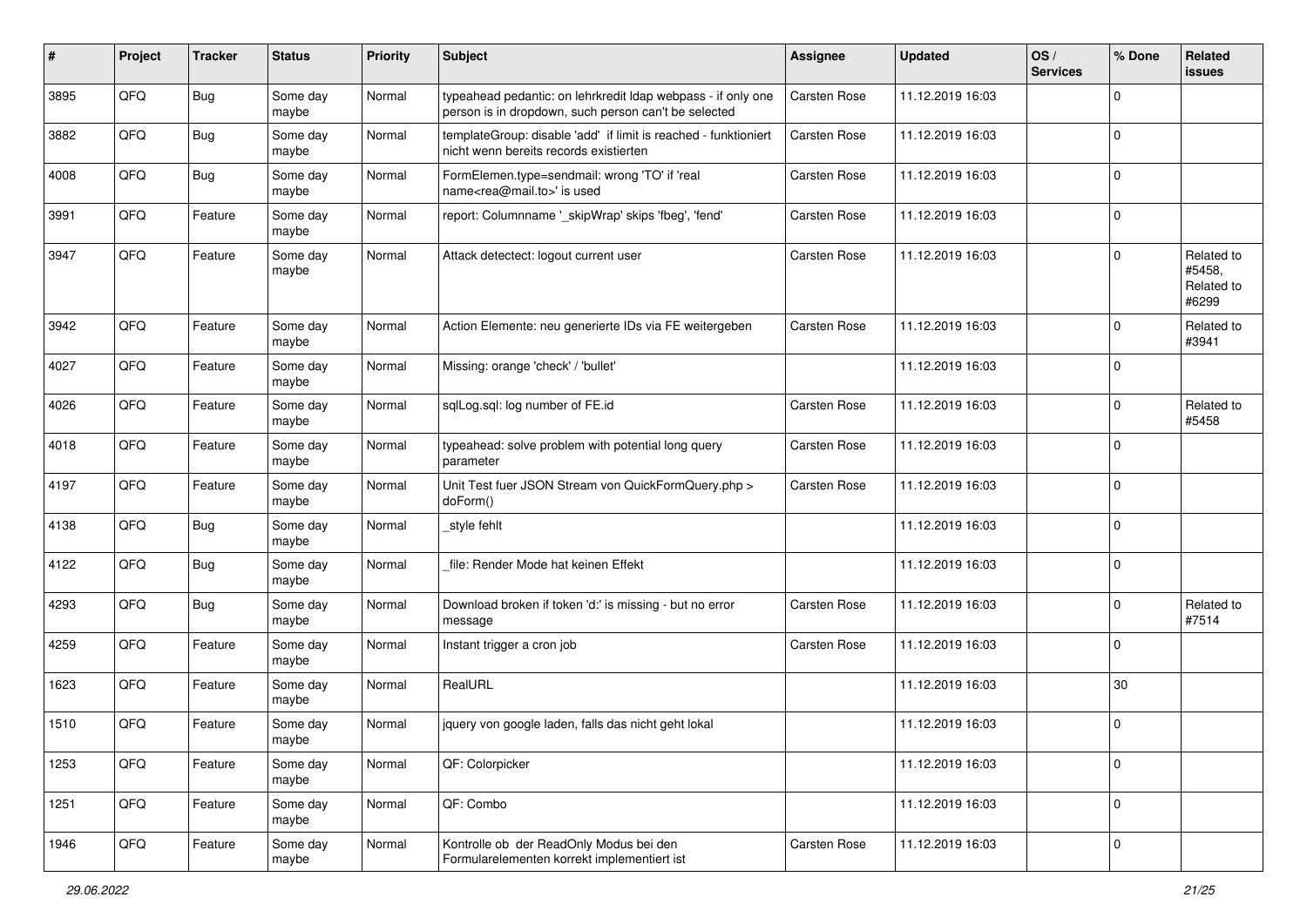| $\#$ | Project | <b>Tracker</b> | <b>Status</b>     | <b>Priority</b> | <b>Subject</b>                                                                                                       | Assignee            | <b>Updated</b>   | OS/<br><b>Services</b> | % Done      | <b>Related</b><br><b>issues</b> |
|------|---------|----------------|-------------------|-----------------|----------------------------------------------------------------------------------------------------------------------|---------------------|------------------|------------------------|-------------|---------------------------------|
| 1635 | QFQ     | Feature        | Some day<br>maybe | Normal          | QFQ Extension content record: weitere Optionen einblenden.                                                           | <b>Carsten Rose</b> | 11.12.2019 16:03 |                        | $\Omega$    |                                 |
| 2084 | QFQ     | Feature        | Some day<br>maybe | Normal          | Mailto mit encryption: Subrecord                                                                                     | Carsten Rose        | 11.12.2019 16:03 |                        | $\Omega$    | Related to<br>#2082             |
| 2063 | QFQ     | Bug            | Some day<br>maybe | Normal          | Pills auf 'inaktiv' setzen falls keine Element auf dem Pill<br>sichtbar sind.                                        | Benjamin Baer       | 11.12.2019 16:03 |                        | $\Omega$    | Related to<br>#3752             |
| 2995 | QFQ     | Feature        | Some day<br>maybe | Normal          | Dropdown JQuery Plugin: 'chosen' - Moeglichkeit um Select<br>Listen mehr Funktion zu geben. Kein Bootstrap noetig.   | Carsten Rose        | 11.12.2019 16:03 |                        | $\Omega$    |                                 |
| 2950 | QFQ     | Feature        | Some day<br>maybe | Normal          | Inhalt QFQ Records als File                                                                                          |                     | 11.12.2019 16:03 |                        | $\mathbf 0$ |                                 |
| 3216 | QFQ     | Feature        | Some day<br>maybe | Normal          | dynamic update für checkbox label2                                                                                   | Carsten Rose        | 11.12.2019 16:03 |                        | $\Omega$    | Related to<br>#2081             |
| 3130 | QFQ     | Bug            | Some day<br>maybe | Normal          | Debug Info's nicht korrekt nach 'New > Save'.                                                                        | Carsten Rose        | 11.12.2019 16:03 |                        | $\Omega$    | Related to<br>#3253             |
| 3267 | QFQ     | Feature        | Some day<br>maybe | Normal          | 2 Forms auf einer Seite: real + Read only                                                                            | Carsten Rose        | 11.12.2019 16:03 |                        | $\Omega$    |                                 |
| 9024 | QFQ     | <b>Bug</b>     | Some day<br>maybe | Normal          | QFQ Einarbeitung                                                                                                     |                     | 01.02.2020 15:56 |                        | $\Omega$    |                                 |
| 2643 | QFQ     | <b>Bug</b>     | Some day<br>maybe | Normal          | Zend / PHP Webinars anschauen                                                                                        | Carsten Rose        | 01.02.2020 15:56 |                        | $\Omega$    |                                 |
| 4583 | QFQ     | Bug            | Some day<br>maybe | Normal          | Dynamic Update bei TypeAhead Feldern                                                                                 | Carsten Rose        | 01.02.2020 23:19 |                        | $\mathbf 0$ |                                 |
| 4528 | QFQ     | <b>Bug</b>     | Some day<br>maybe | Normal          | extraButtonLock mit SQLAhead Bug                                                                                     | Carsten Rose        | 01.02.2020 23:19 |                        | $\Omega$    |                                 |
| 4092 | QFQ     | Bug            | Some day<br>maybe | Normal          | 1) Logging verbessern wann welches FE warum ausgefuehrt<br>wird, 2) Documentation: Best Practice Template Group      | Carsten Rose        | 01.02.2020 23:19 |                        | $\Omega$    | Related to<br>#3504             |
| 3613 | QFQ     | Bug            | Some day<br>maybe | Normal          | note /note unchecked -> note div (col-md) wird weiterhin<br>gerendert                                                | Elias Villiger      | 01.02.2020 23:19 |                        | 100         |                                 |
| 5389 | QFQ     | Feature        | Some day<br>maybe | Normal          | QFQ Design: Multline label / note                                                                                    | Benjamin Baer       | 01.02.2020 23:19 |                        | $\Omega$    |                                 |
| 5132 | QFQ     | Feature        | Some day<br>maybe | Normal          | Error Message sendmail missing attachment: more details                                                              | Carsten Rose        | 01.02.2020 23:19 |                        | $\Omega$    |                                 |
| 5021 | QFQ     | Bug            | Some day<br>maybe | Normal          | FE.typ=extra - during save displays error 'datum2' already<br>filled in STORE SIP - the value is stored nevertheless | Carsten Rose        | 01.02.2020 23:19 |                        | $\mathbf 0$ | Related to<br>#3875             |
| 4872 | QFQ     | Feature        | Some day<br>maybe | Normal          | Fields of Typo3 page available in STORE_TYPO3                                                                        | Carsten Rose        | 01.02.2020 23:19 |                        | $\Omega$    |                                 |
| 4869 | QFQ     | Feature        | Some day<br>maybe | Normal          | Dynamic Update (show, hide, readonly?, required?) for<br><b>Template Group Elements</b>                              | Carsten Rose        | 01.02.2020 23:19 |                        | $\Omega$    | Related to<br>#4865             |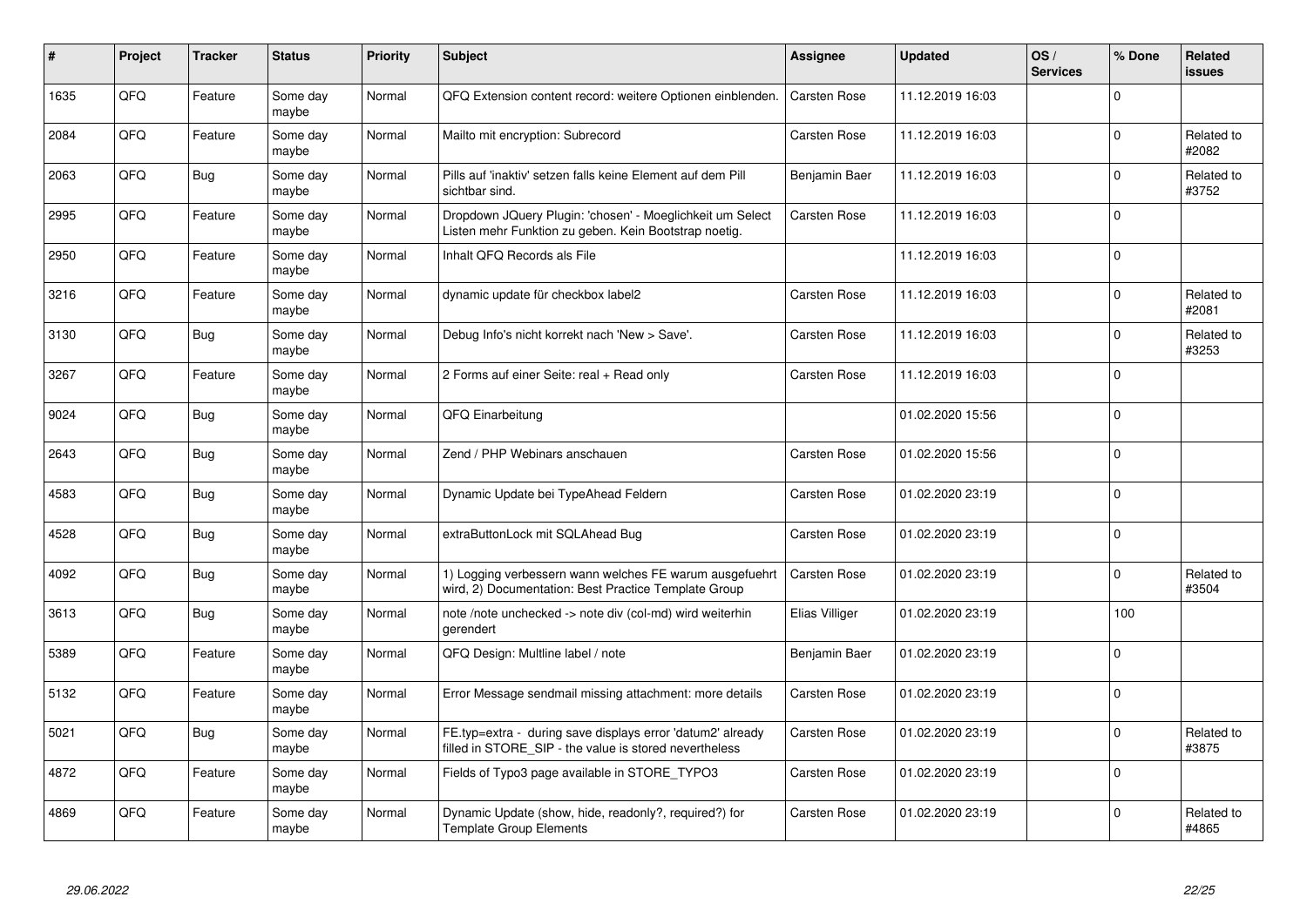| #    | Project | <b>Tracker</b> | <b>Status</b>     | <b>Priority</b> | <b>Subject</b>                                                                   | <b>Assignee</b> | <b>Updated</b>   | OS/<br><b>Services</b> | % Done      | Related<br><b>issues</b> |
|------|---------|----------------|-------------------|-----------------|----------------------------------------------------------------------------------|-----------------|------------------|------------------------|-------------|--------------------------|
| 4606 | QFQ     | Feature        | Some day<br>maybe | Normal          | link: qualifier to render bootstrap button                                       | Carsten Rose    | 01.02.2020 23:19 |                        | $\Omega$    |                          |
| 5877 | QFQ     | Bug            | Some day<br>maybe | Normal          | FE.type=note:bsColumn strange behaviour                                          |                 | 01.02.2020 23:19 |                        | $\mathbf 0$ |                          |
| 5852 | QFO     | Feature        | Some day<br>maybe | Normal          | Logging: mail.log / sql.log - im FE anzeigen und via AJAX<br>aktualisieren       | Carsten Rose    | 01.02.2020 23:19 |                        | $\Omega$    | Related to<br>#5885      |
| 5805 | QFQ     | Feature        | Some day<br>maybe | Normal          | TypeAHead SQL value instead of key stored                                        |                 | 01.02.2020 23:19 |                        | $\Omega$    | Related to<br>#5444      |
| 5768 | QFQ     | Bug            | Some day<br>maybe | Normal          | {{pageLanguage:T}}' missing if QFQ is called via api                             | Carsten Rose    | 01.02.2020 23:19 |                        | $\mathbf 0$ |                          |
| 5706 | QFQ     | <b>Bug</b>     | Some day<br>maybe | Normal          | upload: fileDestination needs to be sanatized                                    | Carsten Rose    | 01.02.2020 23:19 |                        | $\Omega$    |                          |
| 5579 | QFQ     | Feature        | Some day<br>maybe | Normal          | Enhance Doc / Presentation: variable type 'link column type'                     | Carsten Rose    | 01.02.2020 23:19 |                        | $\Omega$    |                          |
| 5557 | QFQ     | Bug            | Some day<br>maybe | Normal          | Form load: STORE RECORD filled, but should be empty                              | Carsten Rose    | 01.02.2020 23:19 |                        | $\Omega$    |                          |
| 7100 | QFQ     | Feature        | Some day<br>maybe | Normal          | Download: log access, max downloads, time limit                                  |                 | 01.02.2020 23:19 |                        | $\Omega$    |                          |
| 6704 | QFQ     | Feature        | Some day<br>maybe | Normal          | Upload Mode: Bilder in Notizen rechts sollen aktuellen<br>Upload repräsentieren. |                 | 01.02.2020 23:19 |                        | $\Omega$    | Related to<br>#3264      |
| 6084 | QFQ     | Feature        | Some day<br>maybe | Normal          | New escape type: 'D' - convert date                                              |                 | 01.02.2020 23:19 |                        | $\mathbf 0$ |                          |
| 5991 | QFQ     | <b>Bug</b>     | Some day<br>maybe | Normal          | URLs with ' ' or long parameter are problematic                                  | Carsten Rose    | 01.02.2020 23:19 |                        | $\mathbf 0$ |                          |
| 5983 | QFQ     | Feature        | Some day<br>maybe | Normal          | Form Submit (save & update): normalize date/-time FE                             | Carsten Rose    | 01.02.2020 23:19 |                        | $\mathbf 0$ |                          |
| 5923 | QFQ     | Feature        | Some day<br>maybe | Normal          | fillStoreSystemBySqlLate                                                         |                 | 01.02.2020 23:19 |                        | $\mathbf 0$ |                          |
| 5895 | QFQ     | Feature        | Some day<br>maybe | Normal          | Tutorial: List of all QFQ Features                                               |                 | 01.02.2020 23:19 |                        | $\Omega$    |                          |
| 5893 | QFQ     | Feature        | Some day<br>maybe | Normal          | Edit on double-click                                                             |                 | 01.02.2020 23:19 |                        | $\Omega$    | Related to<br>#5894      |
| 8522 | QFQ     | Feature        | Some day<br>maybe | Normal          | build QFQ - npm warnings                                                         | Benjamin Baer   | 01.02.2020 23:19 |                        | 50          |                          |
| 8056 | QFO     | Feature        | Some day<br>maybe | Normal          | Termin Organisation (Reservation)                                                |                 | 01.02.2020 23:19 |                        | $\Omega$    | Related to<br>#8658      |
| 7921 | QFQ     | Feature        | Some day<br>maybe | Normal          | Rest API Export: URL kuerzer machen                                              |                 | 01.02.2020 23:19 |                        | $\Omega$    |                          |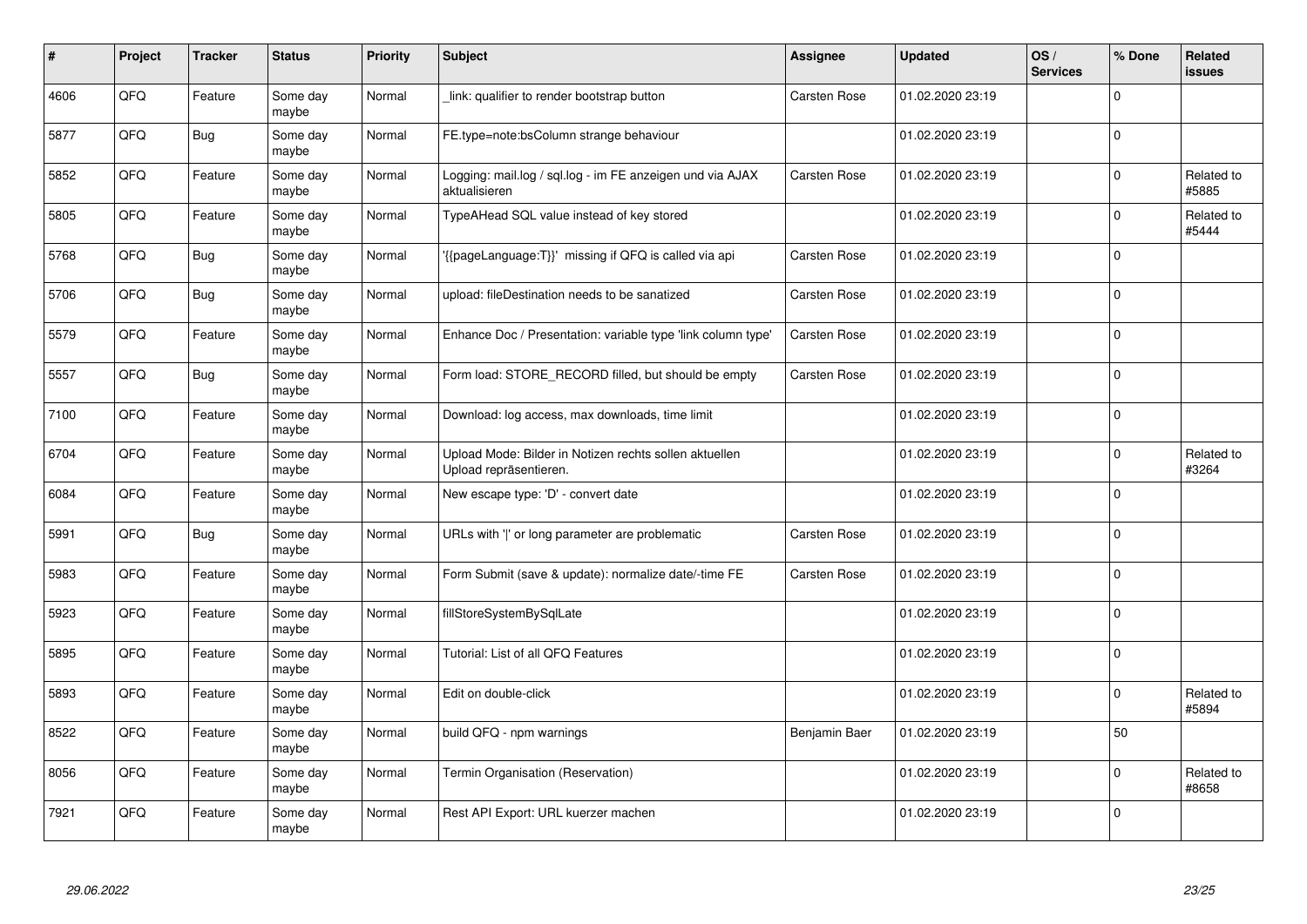| #    | Project | <b>Tracker</b> | <b>Status</b>     | <b>Priority</b> | <b>Subject</b>                                                                                                                                           | <b>Assignee</b>     | <b>Updated</b>   | OS/<br><b>Services</b> | % Done      | Related<br><b>issues</b>                    |
|------|---------|----------------|-------------------|-----------------|----------------------------------------------------------------------------------------------------------------------------------------------------------|---------------------|------------------|------------------------|-------------|---------------------------------------------|
| 7281 | QFQ     | Bug            | Some day<br>maybe | Normal          | Subrecords: on large screen separator line too short                                                                                                     |                     | 01.02.2020 23:19 |                        | $\mathbf 0$ |                                             |
| 4651 | QFQ     | Bug            | Some day<br>maybe | Normal          | "Loading document" Modal wird angezeigt bei uzhcd type=2<br>Ansicht                                                                                      | Carsten Rose        | 01.02.2020 23:20 |                        | $\mathbf 0$ |                                             |
| 4454 | QFQ     | <b>Bug</b>     | Some day<br>maybe | Normal          | Required Elements: multiple elements in a row - whole row<br>marked if only one input is empty.                                                          | Benjamin Baer       | 01.02.2020 23:20 |                        | $\Omega$    |                                             |
| 4439 | QFQ     | Feature        | Some day<br>maybe | Normal          | Log: report all actions fired by an FE Element, incl. the<br>original directive (slaveld, sqllnsert, )                                                   |                     | 01.02.2020 23:20 |                        | $\Omega$    | Related to<br>#4432,<br>Related to<br>#5458 |
| 4435 | QFQ     | Feature        | Some day<br>maybe | Normal          | Report: striptags - specify allowed tags                                                                                                                 |                     | 01.02.2020 23:20 |                        | $\Omega$    |                                             |
| 4433 | QFQ     | Feature        | Some day<br>maybe | Normal          | Log when SIP will be destroyed by QFQ for any (security)<br>reason                                                                                       |                     | 01.02.2020 23:20 |                        | $\Omega$    | Related to<br>#4432,<br>Related to<br>#5458 |
| 4398 | QFQ     | Bug            | Some day<br>maybe | Normal          | Typeahead: mouse click in a prefilled input opens a single<br>item dropdown with the current value - click on it seems to<br>set the value, not the key. | Benjamin Baer       | 01.02.2020 23:20 |                        | 0           | Related to<br>#4457                         |
| 4330 | QFQ     | Feature        | Some day<br>maybe | Normal          | Error Message: report missing {{ / }} in sqlUpdate, sqlInsert,<br>sqlDelete, sqlAfter, sqlBefore in FE action elements.                                  | Carsten Rose        | 01.02.2020 23:20 |                        | $\mathbf 0$ |                                             |
| 4328 | QFQ     | <b>Bug</b>     | Some day<br>maybe | Normal          | Error Message: Show FE name/number on problems in FE                                                                                                     | Carsten Rose        | 01.02.2020 23:20 |                        | $\Omega$    |                                             |
| 1234 | QFQ     | Feature        | Some day<br>maybe | Normal          | QF: Record numbering: Im Grid soll in Spalte 1 optional die<br>laufende Nummer der Records angezeigt werden.                                             |                     | 01.02.2020 23:20 |                        | $\mathbf 0$ |                                             |
| 955  | QFQ     | Feature        | Some day<br>maybe | Normal          | QF: Notizen vor/nach dem Form                                                                                                                            |                     | 01.02.2020 23:20 |                        | $\Omega$    |                                             |
| 5455 | QFQ     | Feature        | Some day<br>maybe | Normal          | Mail Redirects grld abhaengig                                                                                                                            |                     | 01.02.2020 23:20 |                        | $\Omega$    |                                             |
| 5428 | QFQ     | Feature        | Some day<br>maybe | Normal          | secure thumbnail: late render on access.                                                                                                                 | <b>Carsten Rose</b> | 01.02.2020 23:20 |                        | $\mathbf 0$ |                                             |
| 5342 | QFQ     | Feature        | Some day<br>maybe | Normal          | link - with HTML Attributes                                                                                                                              |                     | 01.02.2020 23:20 |                        | $\mathbf 0$ | Related to<br>#14077                        |
| 5024 | QFQ     | Feature        | Some day<br>maybe | Normal          | Fabric: Generate PDF with edits                                                                                                                          | Benjamin Baer       | 01.02.2020 23:20 |                        | 0           | Related to<br>#10704                        |
| 4816 | QFQ     | Feature        | Some day<br>maybe | Normal          | Templates for QFQ Reports (Tables, Radios, )                                                                                                             |                     | 01.02.2020 23:20 |                        | $\mathbf 0$ |                                             |
| 4757 | QFG     | Feature        | Some day<br>maybe | Normal          | Test subrecord: download links ok? Links ok?                                                                                                             | Carsten Rose        | 01.02.2020 23:20 |                        | $\mathbf 0$ |                                             |
| 4652 | QFO     | Feature        | Some day<br>maybe | Normal          | UZH CD: Weiterleitung auf benutzerdefinierte 403/404 Seite                                                                                               | Carsten Rose        | 01.02.2020 23:20 |                        | 0           |                                             |